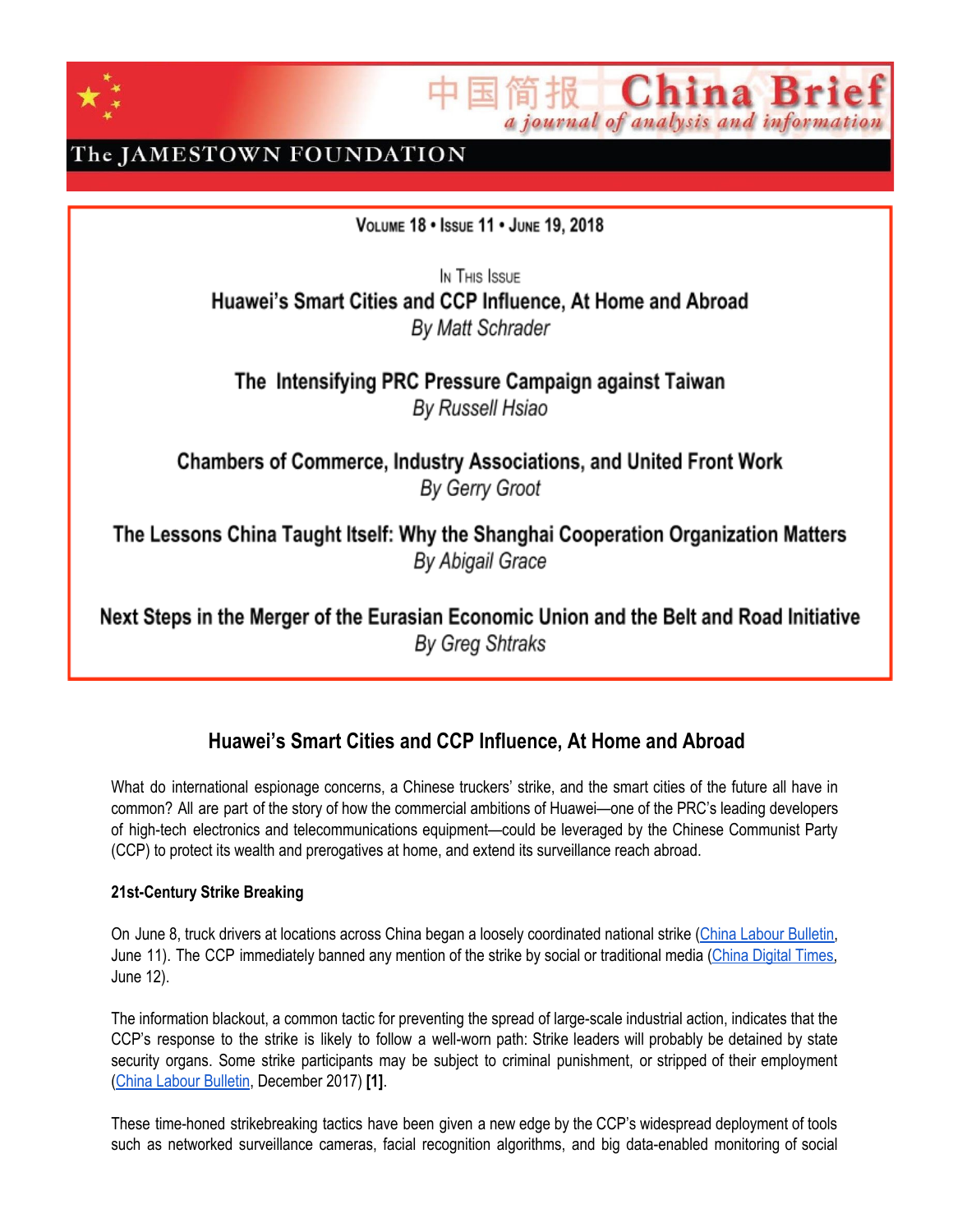media communication. These tools make it easier to identify, track, and punish people—like strikers—who threaten social stability ([SCMP,](http://www.scmp.com/news/china/policies-politics/article/2148566/revealed-advanced-surveillance-tech-used-chinas-police) May 31).

Huawei is doing its part to contribute, through its development of what it calls "safe city solutions"—a marketing term for smart city platforms that integrate and analyze the torrent of data generated by this proliferation of automated surveillance technology. Huawei compares its flagship smart city product, its "Intelligent Operation Center", to a smart city 'brain' that guides and makes sense of the input from the city's 'nervous system'—networked cameras and other sensing devices— to provide comprehensible, actionable information on crime and unrest to police and municipal decisionmakers ([Huawei,](http://www.huawei.com/en/press-events/news/2017/11/Huawei-Smart-City-Nervous-System-SCEWC2017) November 10, 2017).

In the PRC, such decisionmakers' prospects for promotion depend in large part upon their ability to stamp out unrest, maintain social stability, and promote economic development. The demonstrated efficacy of technological solutions like Huawei's may help explain the embrace of its "safe city" platform by officials in Hefei and Chengdu, two large cities reportedly affected by the recent truckers' strike ([China-ASEAN](http://www.caexpo.org/html/2017/trends_0920/219495.html) Expo, September 2017; [CCPSE,](http://zh.21cdaf.com/Main/NewsView.asp?ID=219&SortID=11) May 30 2016).

### **For Whom the Strike Was Broke**

In the case of the truckers' strike, Huawei's safe city solutions could help to protect more than just the careers of a few local officials. Using advanced surveillance tools to break strikes could also help protect the interests of other large tech companies, and their politically well-connected investors.

One of the truckers' loudest complaints was about Manbang, a cell phone app some call the "Uber of trucking" that lets companies hire truckers on demand; some of the most widely circulated videos of the strike feature truckers yelling "down with Manbang!". Manbang was formed in November 2017 by the merger of two competing companies, giving it a monopoly on its market. Recent updates to the app have removed truckers' ability to decide what they charge; shipping fees are now determined by Mangbang itself. Some of the striking truckers say that the new arrangement makes it almost impossible for them to make a living and feed their families ([Twitter,](https://twitter.com/JIangyingbinfen/status/1006026313747005440) June 11).

In April 2018, several months after the merger that formed Manbang, a private equity firm named China Reform Fund led a \$1.9 billion private placement in the newly merged company (China Money [Network](https://www.chinamoneynetwork.com/2018/04/24/softbank-china-reform-fund-co-lead-1-9b-round-in-truck-hailing-firm-manbang), April 24) **[2]**. China Reform's ultimate beneficial owners are not clear; in China, as in many other countries, this information is not always available. However, there are circumstantial reasons to suspect that China Reform could be helping line the pockets of individuals with powerful political connection, among them China Reform's status as a centrally managed state-owned enterprise, and the state-connected private equity industry's long history as a locus of elite corruption within China **[3]**.

To be sure, none of this proves that officials are using Manbang to enrich themselves, or that Huawei is helping them protect their investments through the suppression of the truckers' strike. But it does suggest that Huawei's smart city systems could be useful to CCP leaders in ways that go beyond simply protecting law and order, and extend into of the protection of powerful monied interests, at the expense of the less powerful. Such a model of social control has obvious attraction for elites within China. It could also potentially prove appealing for elites in other countries.

### **Taking Huawei's Smart City Global**

Huawei has successfully marketed its smart city solutions abroad. In the space of three years it doubled the number of countries where its smart city technology is deployed, from twenty to forty [\(Huawei](http://www.huawei.com/en/press-events/news/2017/11/Huawei-Smart-City-Nervous-System-SCEWC2017), November 14 2017; [Huawei](https://t.co/pFwnqcDTSN)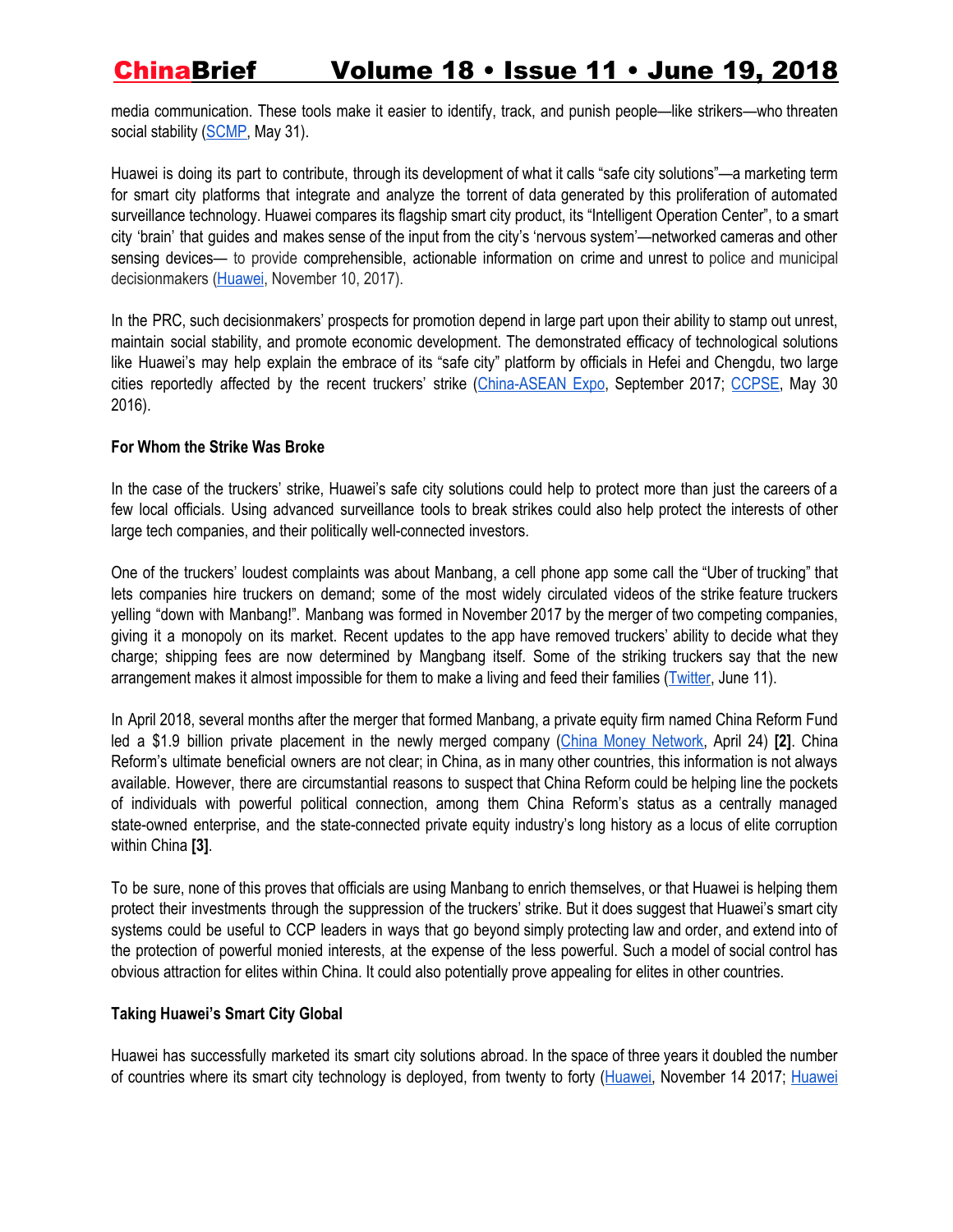2014). Huawei has several smart city business lines; it describes its "safe city" public safety solutions as one of its most important [\(Eastday,](http://www.sohu.com/a/201383125_119562) October 31 2017).

Whether Huawei's safe city technologies are being employed by authoritarian and kleptocratic regimes to reinforce their rule is an understudied question. However, it is both interesting and suggestive that the list of countries where Huawei's safe city solutions were first deployed includes a number of authoritarian and hybrid regimes with close ties to China, among them Russia, Pakistan, Venezuela, Laos, and Angola [\(Huawei](https://t.co/pFwnqcDTSN), 2014).

Since then, Huawei has branched out to democratic countries. It recently signed a contract to install safe city solutions in the small city of Valenciennes in northern France, as well as the German city of Gelsenkirchen ([Xinhua,](http://www.xinhuanet.com/world/2017-02/10/c_1120445581.htm) February 10 2017; [Huawei,](http://e.huawei.com/en/case-studies/global/2017/201709071445) Sept 7 2017).

It has also made progress in selling other smart city solutions to other sub-national actors in Western Europe. For example, Huawei and the German city of Duisburg recently signed a memorandum of understanding for Huawei to provide Duisburg with "eGovernment" smart city solutions designed to make city bureaucracy work more effectively [\(Huawei](http://www.huawei.com/en/press-events/news/2018/1/Duisburg-Germany-and-Huawei-sign-MoU-to-Build-a-Smart-City), January 12).

Underlying the spread of Huawei's smart city solutions into democratic countries are concerns that the company's equipment may act as a conduit for PRC intelligence gathering. Both Australia and the United States have banned Huawei equipment from their telecommunications backbones over spying concerns [\(VentureBeat](https://venturebeat.com/2018/02/23/u-s-urges-australia-not-to-trust-huawei-and-china-with-its-5g-network/), February 23).

"eGovernment" smart city solutions could be of particular concern in this respect, as they involve Huawei intermediating directly between citizen and state, with the information gathered potentially available to PRC intelligence services. China's recently ratified *National Intelligence Law* codifies the obligation of PRC-based entities to assist in intelligence gathering. The relevant passage reads:

*All organizations and citizens shall, in accordance with the law, support, cooperate with, and collaborate in* national intelligence work, and guard the secrecy of national intelligence work they are aware of. The state *will protect individuals and organizations that support, cooperate with, and collaborate in national intelligence work* (ASPI The [Strategist](https://www.aspistrategist.org.au/much-ado-huawei-part-2/), Mar 28)*.*

While there are questions as to how the law is enforced in practice, the mere existence of such a legal obligation should give pause to any western municipality considering the installation of Huawei hardware as the 'brains' of its new smart city.

So too should the ways in which the PRC could use Huawei's 'safe city' technology at home, as well as the ways in which such technology could be deployed abroad. While the smart cities of the future could be better, more efficient cities, they could also provide authoritarian regimes with previously undreamt of tools of surveillance and control.

*Matt Schrader is editor of the Jamestown China Brief. Follow him on Twitter at @tombschrader.*

### **Notes**

[1] One PRC worker who recently shared on social media a call for crane operators to strike described his subsequent experience: "Terrifying. Because I forwarded a post about a worker strike on May 1 yesterday, the Changsha Ministry of State Security collected all possible information about me within a day, including my address, telephone number, work unit and more. Two hours ago they came to my workplace and demanded that I come to the police station and explain myself." (China [Change,](https://chinachange.org/2018/05/07/the-significance-of-crane-operators-across-china-going-on-strike/) May 7)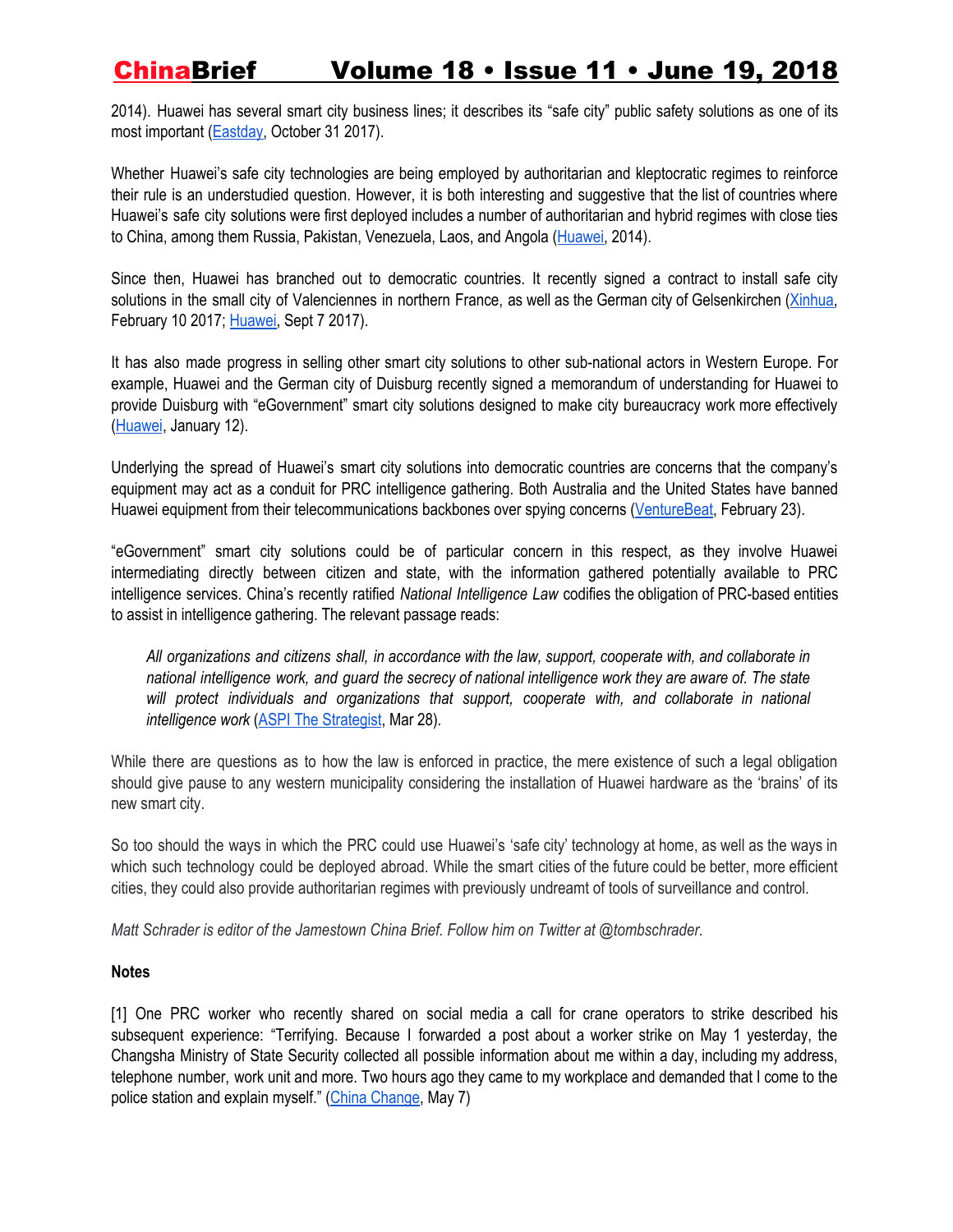[2] Other participants in the private placement include Softbank, a major Japanese technological investment firm, as well as CapitalG, Google's investment arm ([Crunchbase,](https://www.crunchbase.com/funding_round/manbang-group-private-equity--dd36b7fb#section-investors) April 24). Softbank has been active in the PRC, including its recent establishment of a Beijing-based JV for one of its microchip design subsidiaries that could help China break its dependence on foreign microchip technology [\(China](https://jamestown.org/program/uk-japan-companies-help-china-to-counter-uss-tech-leverage/) Brief, May 9).

[3] To elaborate further, China Reform is itself a state-run private equity firm. In the past, centrally managed state-owned enterprises and private equity firms have frequently acted as the vehicles by which the families of top CCP leaders amassed enormous wealth (New York [Times](https://www.nytimes.com/2012/05/18/world/asia/china-princelings-using-family-ties-to-gain-riches.html), May 12 2012). Second, an examination of China Reform's corporate structure reveals connections to some of the most corrupt elements of China's party-state [\(China](http://www.gsxt.gov.cn/%7B6A95C5A30DF3342EE1876F915E80882640353AF50B7EA0C4946AC4A2D70C94F21A6FB1D5857B746EC36D77DAD53D32CC46EAAAC25B23580F773776215905107C10FF10FF10F31CD39AA70A379A9F80EAB1DD0F6BB9563A3F20EFF05DBED27F243B854A772C51F5FD26926AA57B7359B11FD0204C207B945D5248E5EA9F9758A8C42BC42BC42B-1529271811357%7D) National Enterprise Credit [Information](http://www.gsxt.gov.cn/%7B6A95C5A30DF3342EE1876F915E80882640353AF50B7EA0C4946AC4A2D70C94F21A6FB1D5857B746EC36D77DAD53D32CC46EAAAC25B23580F773776215905107C10FF10FF10F31CD39AA70A379A9F80EAB1DD0F6BB9563A3F20EFF05DBED27F243B854A772C51F5FD26926AA57B7359B11FD0204C207B945D5248E5EA9F9758A8C42BC42BC42B-1529271811357%7D) Publicity System, June 15). One of its important underlying entities is China's state-owned tobacco monopoly, famous as an avenue by which officials siphon off state resources.

### *\*\*\**

## **China's Intensifying Pressure Campaign against Taiwan** *By Russell Hsiao*

China has significantly ramped up pressure on Taiwan since Tsai Ing-wen was democratically-elected as the country's president in January 2016. As Beijing's external pressure on Taiwan grows, pressure for action is building on the Tsai administration, both from the opposition as well as from within her own party. The confluence of these factors will make it harder for the Tsai administration to sustain her administration's pragmatic efforts to maintain the "status quo" in cross-Strait relations without greater international support.

As the United States and its partners weigh their response to Beijing's intimidation and coercion, it is important to unpack Beijing's intensifying pressure campaign and examine its constituent parts, if only to appreciate the astonishing range of ways Beijing has sought to pressure Taiwan following Tsai's ascension to the presidency. Most analyses focus only on one or several aspects; but they must be considered in the aggregate, to better formulate a proportionate response.

China's pressure campaign on Taiwan includes ten elements which are, generally speaking, meant to interact with and reinforce each other. Some are new, some are not. Most of those that are not new have seen intensified application in the past two years. These elements are: poaching Taiwan's diplomatic allies; military coercion; economic coercion; excluding Taiwan from international organizations; pressuring foreign corporations; pressuring Taiwan's non-diplomatic allies; economic incentives; political warfare; cyber espionage; and traditional espionage.

### **1. Diplomatic Allies**

Most visibly, China is poaching Taiwan's diplomatic allies at an accelerating rate, putting to an end the unofficial diplomatic truce between the two sides during the Ma Ying-jeou administration. The west African nation of Gambia severed ties with Taiwan in 2013, but did not establish diplomatic ties with Beijing until March 2016, a scant two months before Tsai's inauguration. São Tomé and Príncipe switched on December 2016, while Panama severed ties in June 2017. In May 2018, the Dominican Republic and Burkina Faso both switched their recognition to the PRC, leaving Taiwan with only 18 diplomatic allies remaining.

### **2. Military Coercion**

The People's Liberation Army (PLA) has ramped up its military exercises around Taiwan. Between August 2016 and December 2017, Taiwan's Ministry of National Defense tracked at least 26 aerial exercises conducted by the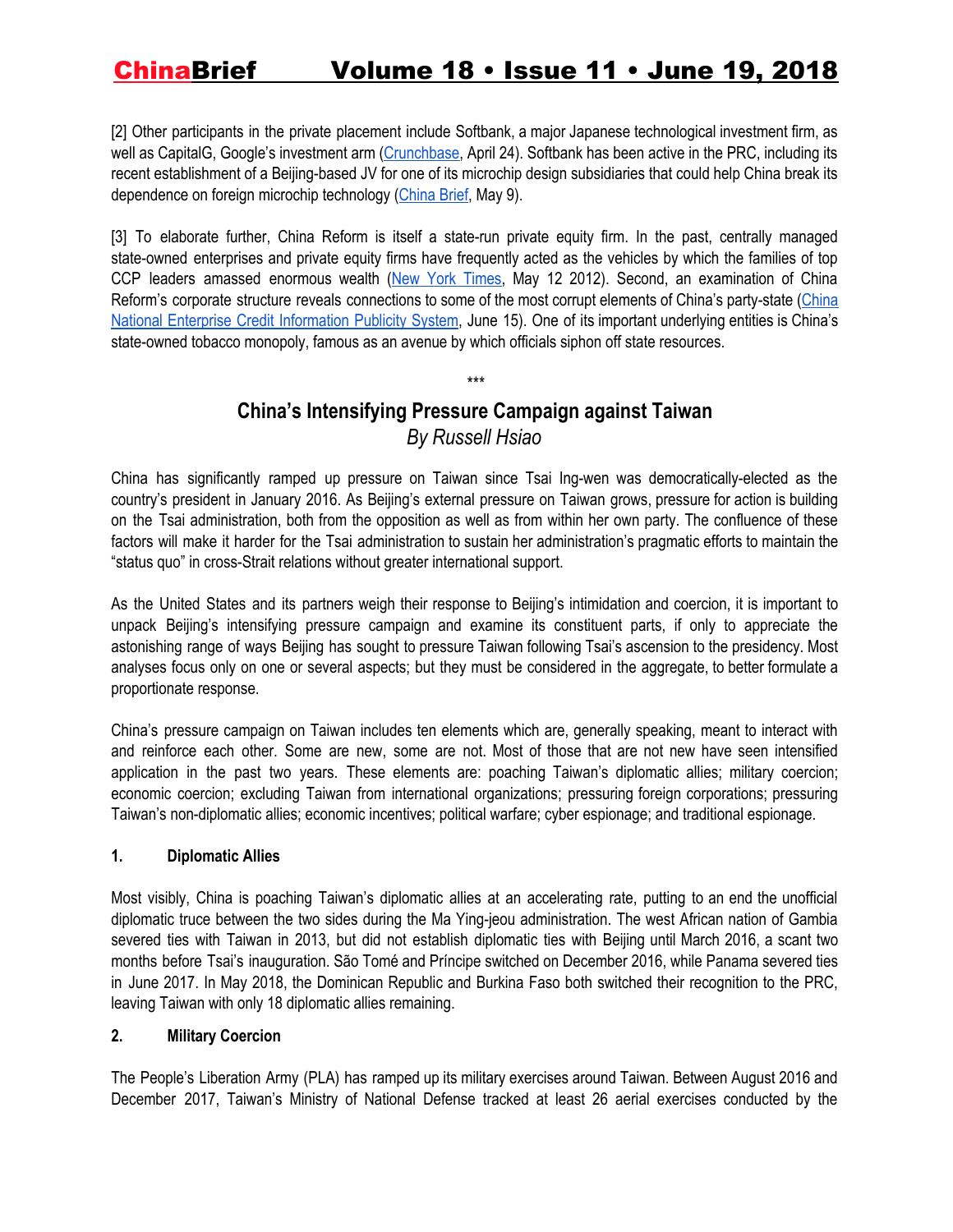Chinese military around Taiwan versus a total of eight in 2015 and 2016 combined (Global [Taiwan](http://globaltaiwan.org/2017/08/30-gtb-2-34/#RH083017) Brief, August 30, 2017). Of those exercises, 15 encircled Taiwan, meaning that military aircraft either entered or exited the Bashi channel or near the Ryuku Islands (Global [Taiwan](http://globaltaiwan.org/2018/02/7-gtb-3-3/#RussellHsiao020718) Brief, February 7). Over the same period, the PLA Navy's maiden aircraft carrier *Liaoning* conducted four long-range exercises around Taiwan: two to the west of the Taiwan Strait mid-line, another two along the eastern coast of Taiwan.

### **3. Economic Coercion**

After Tsai's election, Beijing began limiting the number of group tours visiting Taiwan from the mainland. Taiwan receives over 10 million tourists per year since 2015, of which tourists from China have comprised over 30 percent [\(Admin.taiwan.net.tw](http://admin.taiwan.net.tw/public/public.aspx?no=315)). In 2017, even as the number of Chinese tourists dropped by around 700,000 from the previous year, it was still 2.7 million out of a total of 10.7 million [\(Admin.taiwan.net.tw\)](http://admin.taiwan.net.tw/upload/statistic/20180222/2d2b193a-df20-42b0-9ad5-3a5f95dec433.xls). The drop hit hard the parts of Taiwan's economy that had come to rely on Chinese tourists. However, overall, the decrease in Chinese tourists was largely offset by a significant increase by tourists from New Southbound Policy (NSP) target countries **[1]**. Over 2 million tourists from NSP countries visited Taiwan in 2017, a 30 percent increase from 2016. Tourists visits from Japan, Hong Kong & Macao, and South Korea all increased ([Taiwan](https://www.taiwannews.com.tw/en/news/3352916) News, February 1).

### **4. International Organizations**

Despite US efforts, for the second year in a row Taiwan was denied observer status at the World Health Assembly. Beijing is closing off procedural mechanisms that permit Taiwan's meaningful participation in such forums, through a combination of its direct control over their functioning, and political coercion of member nations **[2]**. In the lead up to the World Health Assembly this year, the PRC's mission to the United Nations apparently warned a number of countries that support for Taiwan's participation could endanger their cooperation with China.

In addition to preventing Taiwan's meaningful participation in international organizations, Beijing is utilizing the rules of these institutions to further marginalize Taiwan. This was on clear display in the case of Beijing's unilateral move in announcing the northbound M-503 commercial air route along the Taiwan Strait, right before the lunar new year holiday—the heaviest cross-Strait travel season—without the prior consultation the two sides had agreed upon in 2015 (Global [Taiwan](http://globaltaiwan.org/2018/05/vol-3-issue-9/) Brief, May 2).

### **5. Corporations**

In late April 2018, Beijing issued a directive to 44 foreign air carriers demanding that they change their designation of Taiwan on their website to "Taiwan, China." Eighteen carriers complied before the original May 25 deadline; the rest asked and were granted extensions until July 25 [\(China](https://jamestown.org/program/amid-taiwan-tensions-airline-spat-shows-sino-us-failure-to-communicate/) Brief, May 31). The US government has urged US airlines to ignore the Chinese demand.

This political pressure has gone beyond airlines. The Marriott hotel chain was forced to fire one of its employees after he liked a Tibet-related post on Twitter [\(United](https://udn.com/news/story/6811/3011274) Daily News, March 4). Other companies such as Gap Inc., Daimler AG's Mercedes-Benz, Zara, Medtronic, and Costco, among others, have been forced to apologize for depicting Taiwan or other issues Beijing considers sensitive in a manner that do not comport with the PRC's definition of what is politically correct.

### **6. Non-diplomatic partners**

Beijing is also forcing non-diplomatic allies of Taiwan to downgrade their relations with Taipei. Nigeria reportedly asked Taipei to move its representative office from the capital of Abuja to Lagos (Focus Taiwan News [Channel,](http://focustaiwan.tw/news/aipl/201707040009.aspx) July 4, 2017). In Dubai (UAE), Ecuador, Bahrain, Jordan, and most recently in Papua New Guinea, Taiwan's representative offices were pressured to remove any reference to the Republic of China or Taiwan in the name of their *de facto* embassies ([Taiwan](https://www.taiwannews.com.tw/en/news/3187565) News, June 14, 2017; Taipei [Times,](http://www.taipeitimes.com/News/taiwan/archives/2018/06/02/2003694174) June 2). China has also continued to pressure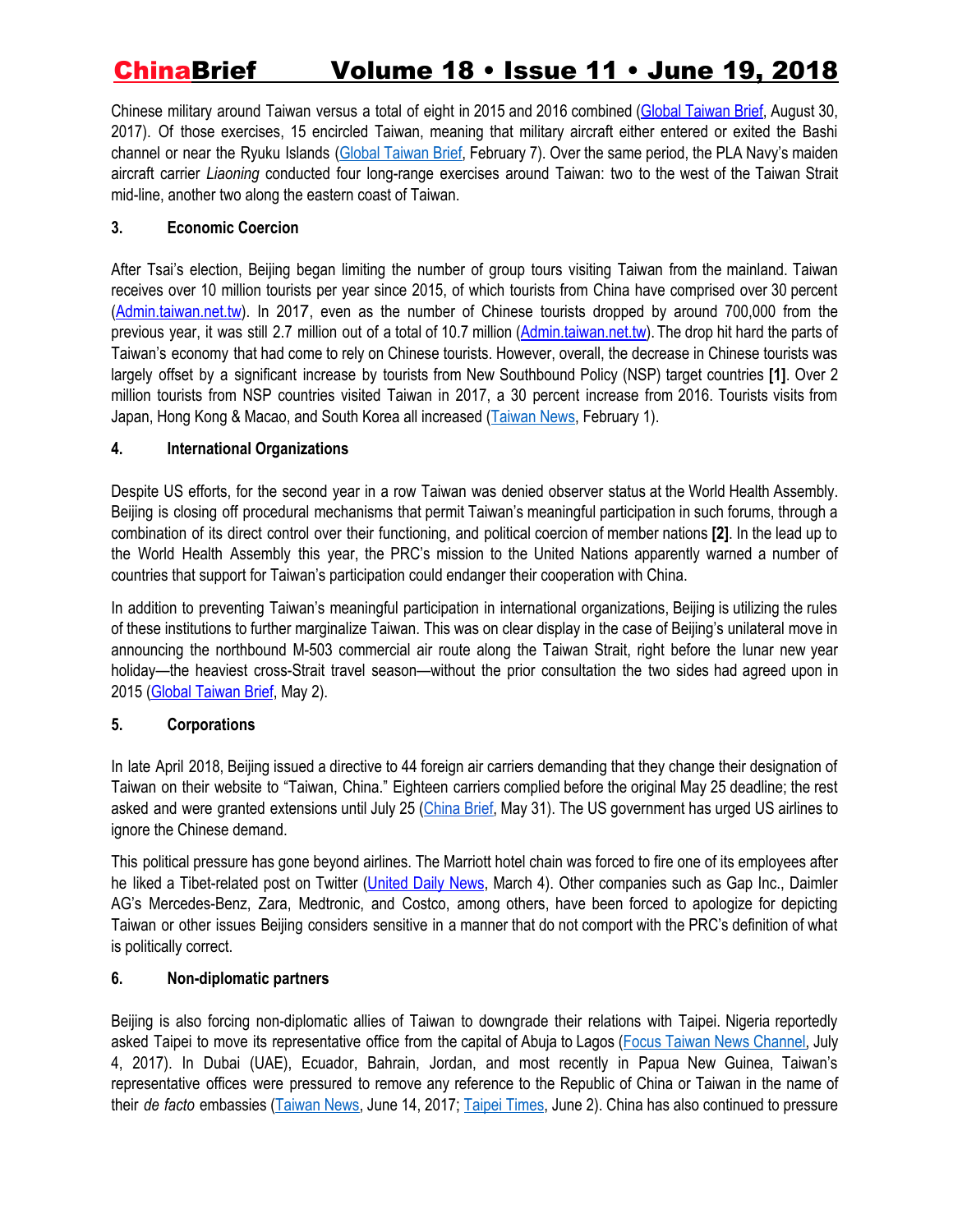those countries with which it has diplomatic ties with to deport Taiwan nationals convicted of criminal offenses to the People's Republic of China (PRC), instead of to Taiwan. This has happened in Cambodia, Kenya, and Spain, among many others (Taiwan [Democracy](https://bulletin.tfd.org.tw/tdb-vol-2-no-3-deportations-of-taiwanese-suspects-to-china-violate-rights-of-taiwanese/) Bulletin, January 31).

### **7. Economic Incentives**

In addition to punitive measures, Beijing is also attempting to entangle Taiwanese people and businesses more deeply with the PRC's economy through generous economic incentives. In February 2018, Beijing announced a raft of 31 measures aimed at providing equal—and in some cases preferential—treatment for Taiwanese persons and businesses operating in China. These include measures designed to incorporate Taiwan into the PRC's "Made in China 2025"—a wide-ranging industrial policy aimed at moving the Chinese industrial base up the value chain. Other incentives include generous tax breaks for Taiwanese high-tech corporations, as well as equal intellectual property rights protection for Taiwan-owned legal entities registered in China.

Other measures include allowing Taiwanese persons to participate in the national "thousand-person program"—a CCP-managed project designed to attract foreign talent to help with the country's national development goals. Most importantly, Taiwanese professionals are now eligible to apply for various state-provided funds for the promotion of science and arts. These measures are worrisome over the long term, since they could further exacerbate Taiwan's "brain drain" (Global [Taiwan](http://globaltaiwan.org/2018/03/vol-3-issue-6/#RussellHsiao032018) Brief, March 21).

### **8. Political Warfare**

While Beijing authorities continue to spurn meaningful dialogue with Taiwan's government, it has stepped up United Front Work Department (UFWD) activities against Taipei. The UFWD is a CCP department charged with harassing party-state organizations under direct CCP control to indoctrinate, mobilize, and manipulate non-CCP individuals and entities—PRC native and foreign alike—in service of the Party's policy objectives [\(USCC.gov](https://uscc.gov/sites/default/files/Hsiao%20-Written%20Statement.pdf), April 5). In Taiwan, the UFWD targets a broad range of constituencies, including aborigines, local villages and townships, youths and students, pro-China political parties and groups, and Taiwan military veterans [\(Liberty](http://news.ltn.com.tw/news/focus/paper/1168821) Times, January 15). Taiwan's government has previously estimated that China spends at least \$337.8 million per year on UFWD recruiting efforts in Taiwan, but has also said it believes there might be more "invisible funding" (Taipei [Times](http://www.taipeitimes.com/News/front/archives/2018/01/15/2003685789), January 15).

Taiwan's national security organs have noted a growing volume of disinformation circulating in Taiwan's media space, the product of PRC "content farms". Beijing is apparently using social media disinformation and propaganda to generate social instability in Taiwan ([China](https://jamestown.org/program/ccp-propaganda-against-taiwan-enters-the-social-age/) Brief, April 24). For instance, during a tense period in an ongoing pension reform debate in Taiwan, users of LINE—the most popular messaging application on the island—and other internet reported a flood of messages and websites that falsely claimed that the central government was planning to impose draconian restrictions on pensioners. Taiwan's government was forced to quickly issue a statement denying the fake news.

### **9. Cyber**

Although PRC hacking has made news in the US and Europe, Taiwan is the top target for China-sponsored cyber espionage [\(China](https://jamestown.org/program/critical-node-taiwans-cyber-defense-and-chinese-cyber-espionage/) Brief, December 5, 2013). Indeed, Taiwan has endured more than a decade of targeted cyber-theft and attacks from China of the kind that are now being directed towards larger countries. Taiwan reportedly suffered 20 million to 40 million attempted hacking attacks on its public sector per month in 2017 [\(Taiwan](https://www.taiwannews.com.tw/en/news/3398654) News, April 5). According to the Taiwan government, most of the hacks originate from China [\(Taiwan](https://www.taiwannews.com.tw/en/news/3398654) News, April 5).

### **10. Espionage**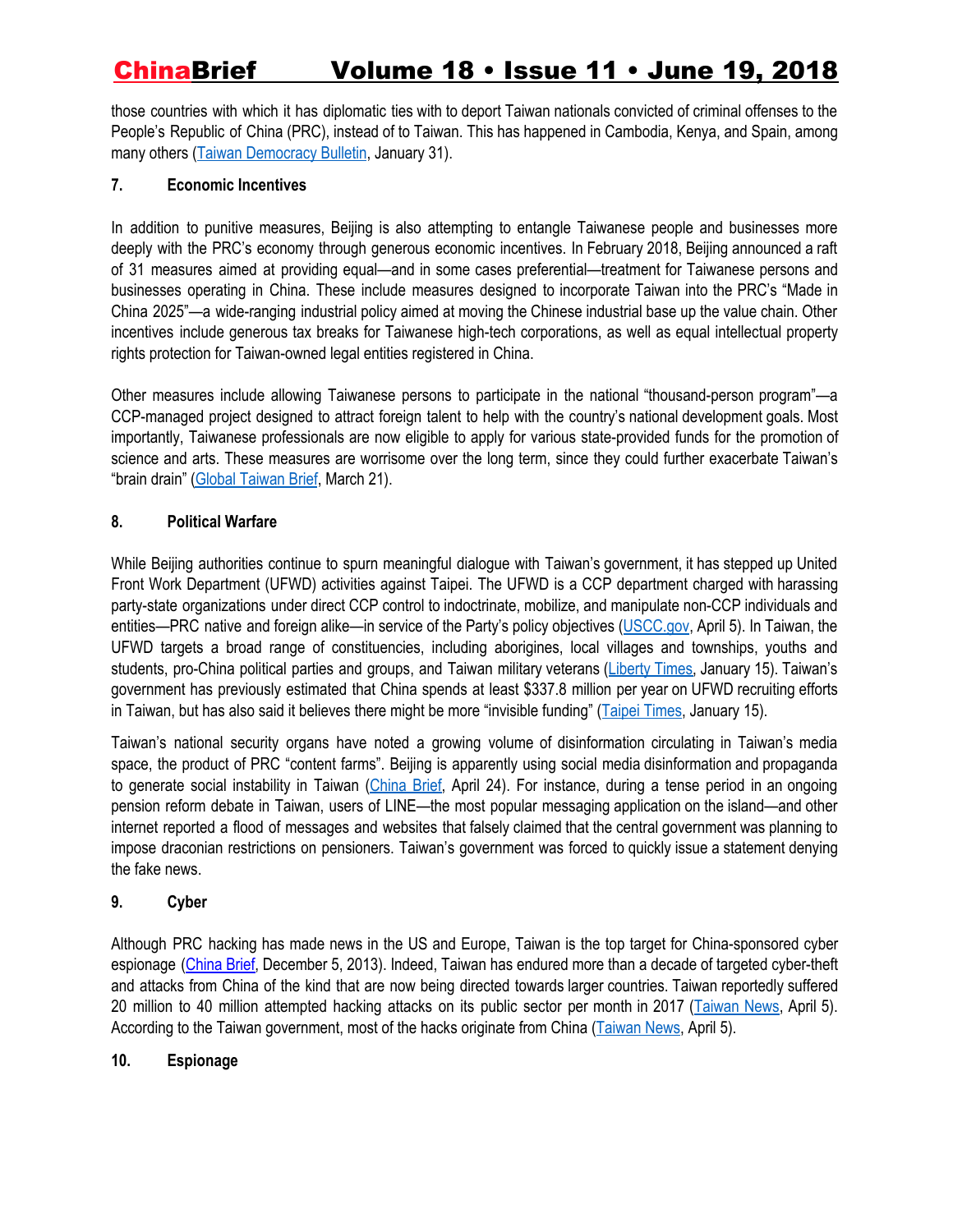Taiwan is struggling to recover from the "dark decade," a period between 2006-2016 in which more than 40 Taiwanese citizens were prosecuted for espionage and espionage-related crimes involving China, among them serving and retired officials, military officers, and businesspeople (Global [Taiwan](http://globaltaiwan.org/2016/09/28-gtb-1-2/#PeterMattis092816) Brief, September 28, 2016). As noted by one former US government analyst: "While Taiwan faces an espionage and subversion challenge from China at a scale that no modern democracy has faced, its leading political parties struggle to address the problem." Indeed, "… covert Chinese activities [against Taiwan] have increased in scope, sophistication, and intensity. For the first time in many years, Taiwan's national security officials see change rather than continuity as a hallmark of Beijing's intelligence and subversive operations" ([China](https://jamestown.org/program/counterintelligence-remains-weakness-in-taiwans-defense/) Brief, August 17, 2017).

In the final analysis, it is clear that China has significantly increased pressure on Taiwan since Tsai Ing-wen's election in January 2016. As external pressure on Taiwan grows, internal pressure on the Tsai administration is also building. It is no exaggeration to say that Taipei's is the only government on either side of the Taiwan Strait committed to the peace and stability of the status quo. Maintaining the status quo, however, cannot be the responsibility of Taipei alone. In the face of Beijing's mounting pressure, the US and other like-minded nations must push back against PRC coercion, lest it become even more difficult for Taipei to stay the course.

Russell Hsiao is the executive director of the Global Taiwan Institute and the editor-in-chief of the Global Taiwan Brief.

### **Notes**

[1] The NSP is a comprehensive strategic policy developed by the Tsai administration to strengthen economic engagement and deepen people-to-people exchanges between Taiwan and 18 countries in South Asia, Southeast Asia, Australia, and New Zealand.

[2] Increasingly, PRC nationals oversee important multinational institutions. Interpol's current president is a PRC national, as is the International Civil Aviation Organization secretary general, who was reappointed for a second consecutive term commencing August 2018. A PRC national also runs the International Telecommunications Union, an important standards setting body for the global internet ([China](https://jamestown.org/program/cyber-sovereignty-and-the-prcs-vision-for-global-internet-governance/) Brief, June 5).

## **Understanding the Role of Chambers of Commerce and Industry Associations in United Front Work**

\*\*\*

*By Gerry Groot*

In 2017, following explosive allegations of CCP interference in Australian politics by mainstream Australian media outlets, real estate billionaire Chau Chak-Wing (周泽荣) sat for an interview with one of Australia's major daily newspapers. Chau had featured prominently in the reporting that touched off the controversy, with some reports singling out his donations to mainstream Australian political parties as a key vector for CCP influence and others linking him to a United Nations-linked bribery scandal. When asked about allegations of his ties to the CCP, he responded:

For the record, I have never been a member of the Chinese Communist Party and I have never been a member of an advisory group called the People's Political Consultative Conference. As to the entity referred to … as the "United Front Work Department," I have no idea what this is **[1]**.

The United Front Work Department (中共中央统一战线工作部) is the department of the CCP charged with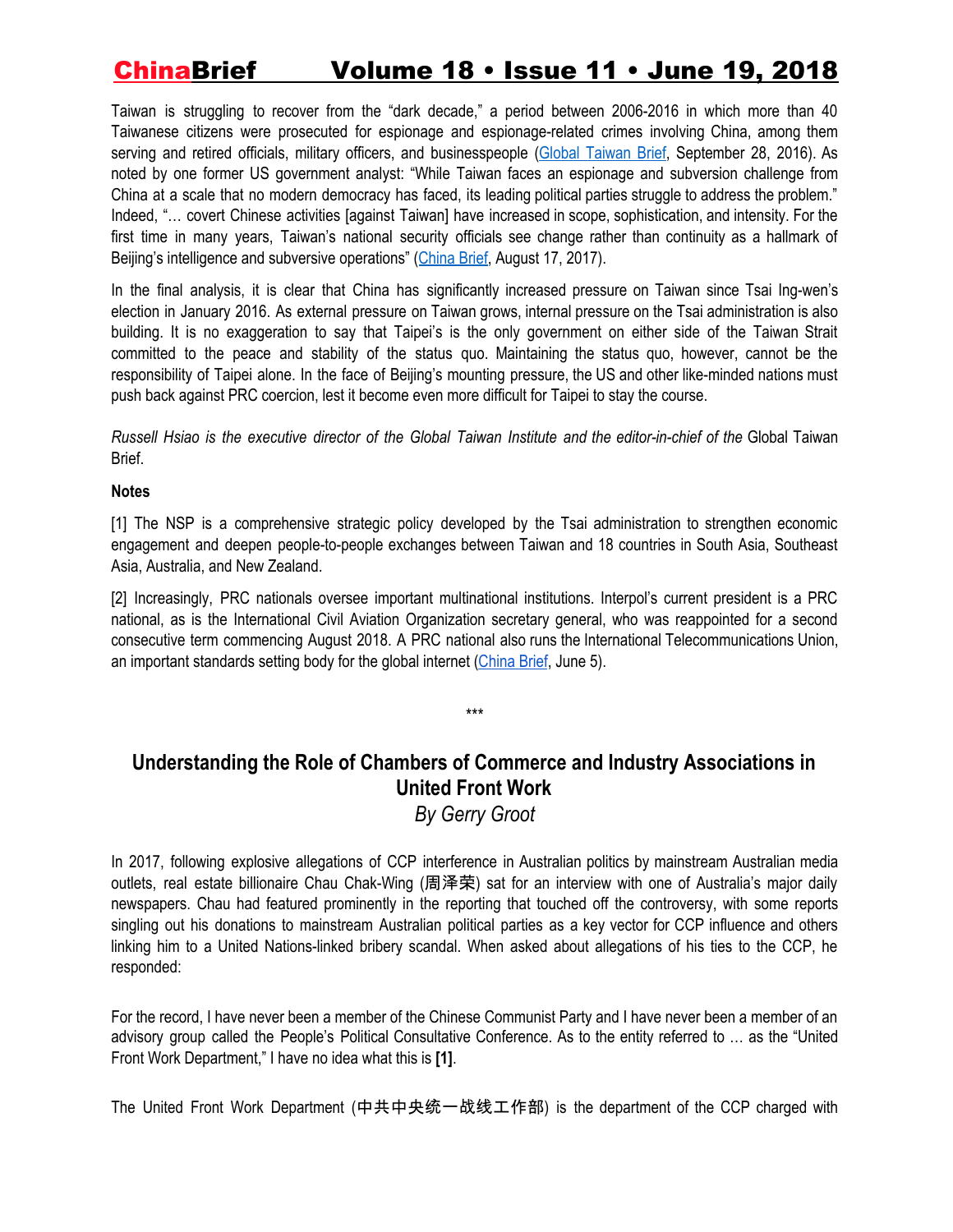consolidating support for Party policies among non-CCP members, including among individuals of Chinese descent overseas. It is has long been a key, albeit well concealed, element of the CCP's foreign policy ([China](https://jamestown.org/program/united-front-work-department-magic-weapon-home-abroad/) Brief, July 6 2017).

Chau is from the Chaozhou region of Guangdong. He immigrated to Australia in the 1980s, while continuing to run the PRC-based property business that would make him a billionaire (SBS [News,](https://www.sbs.com.au/news/chau-chak-wing-who-is-the-australian-in-andrew-hastie-s-un-bribery-claim) May 23). Chaozhou is a particular focus of United Front activity directed at overseas Chinese, because of the region's long history as a source of migrant outflows, and their subsequent economic success around the world.

Chau's interview claims were remarkable precisely because of his long, well-documented association with provincial and city level elements of the United Front Work Department (UFWD). Chau has been a longtime participant in and leader of industry associations for overseas Chinese from Guangdong, and has been cited as a model for overseas Chinese more generally by various levels of the PRC government and the CCP. This is reflected in his appearances on United Front websites, such as that of Shantou, a city in Chaozhou (The United Front of [Shantou,](http://sttzb.shantou.gov.cn/demeanor_s.asp?ID=78) January 08, 2014), and in 2016 group photographs with the head of the United Front for Guangzhou district of Tianhe, a center of commerce in one of China's wealthiest cities (United Front of [Tianhe](http://tyzx.thnet.gov.cn/tyzx/jx/201603/e7fcf9aeb7c045f6881013b843195913.shtml), March 1, 2016).



Chau Chak-wing's biography on the Shantou UFWD website

The available record of Chau's ties with the UFWD can be dated back to July 2007, when he launched the Guangdong Overseas Chinese Commercial Investor Industry Association in the presence of the head of the UFWD in Guangdong Province, Zhou Zhenlong **[2**]. In his speech, Chau praised the work of the earlier Overseas Chinese Investor association established in Guangzhou in 1990, for protecting the 'legitimate interests' of the investors, helping solve problems and for helping improving the quality and competitiveness of industry **[3]**. Chau was also direct in his acknowledgement of Zhou Zhenlong and his United Front role when launching the [Guangdong](http://bank.hexun.com/2011-10-30/134703410.html) Huaxing [Bank](http://bank.hexun.com/2011-10-30/134703410.html) in 2011. That Chau's links to United Front work dates back to at least 2007 was also documented in a US State Department cable released by Wikileaks (Sydney [Morning](https://www.smh.com.au/national/wikileaked-billionaire-australian-donors-beijing-links-detailed-in-sensitive-diplomatic-cable-20170714-gxb21c.html) Herald, July 16, 2017).

### **A Brief History of the UFWD and Business**

The UFWD's ties with key business people through industry associations (企业协商会) is a time-honed tactic. The PRC was founded with the intention of building a communist society by abolishing all private property, businesses, and profit. These would be replaced with state ownership of all land, property and industry. Those who had been in business before 1949 were denounced as evil capitalists and exploiters of the Chinese people. The Party demanded that they hand over their property and transform themselves and their thinking from capitalism to socialism. They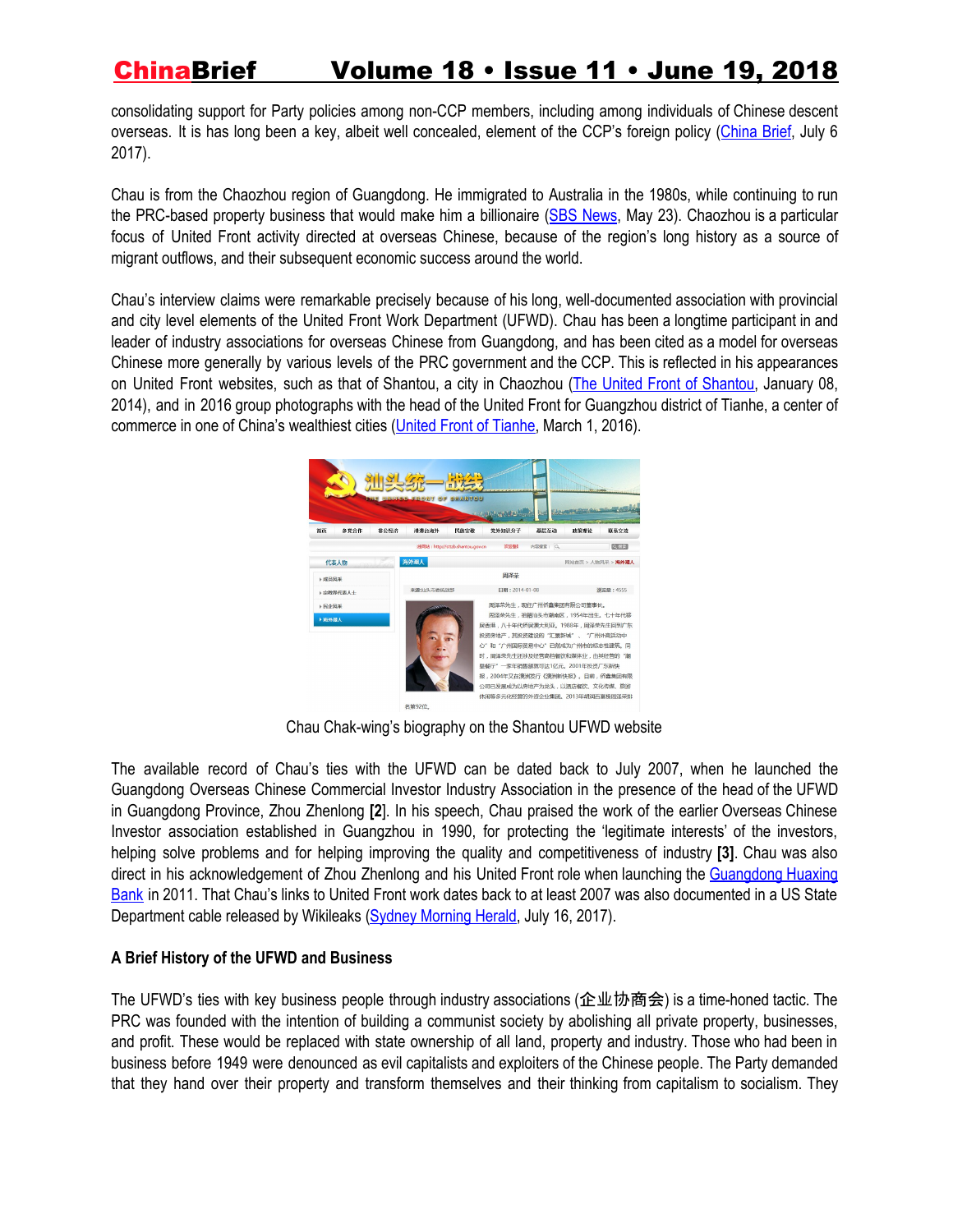were forced to undergo extensive thought reform (思想改造) or brain washing (洗脑), a process so severe that those on the receiving end frequently went mad or committed suicide **[4]**.

One of the key ways businesses were thus transformed was through the use of corporatist organizations established by the UFWD to represent them, most notably the All-China Federation of Industry and Commerce (ACFIC) for small business, and the so-called China Democratic National Construction Party for larger ones. Nearly all "bourgeois elements" (中产阶级分子) were forced to join one or the other of these organizations. Then and now, not joining these organizations is not an option **[5]**.

Many of the members of these two organizations, if not nearly all, became scapegoats and were subjected to harsh treatment—and in some cases even torture and execution—in political campaigns initiated by CCP leader Mao Zedong, most famously during the so-called Anti-Rightist Campaign (反右运动) of 1958-1959, and the Great Proletarian Cultural Revolution (伟大的无产阶级文化革命) of 1966-1976. After Mao died in 1976, the CCP, seeking to rebuild China's industry and commerce, called survivors back to service under the auspices of the UFWD. One of their most important tasks was rebuilding ties to prominent Chinese overseas, so as to rehabilitate the CCP's image and encourage investment in China through a dual-track strategy that incorporated appeals to patriotism with promises of generous treatment and healthy profits **[6]**.

### **The UFWD and Business Today**

China's spectacular economic rise in the years since has generated a vastly increased decree of economic and social complexity. It is one of the jobs of the UFWD to survey, understand, and manage the ways in which this complexity is to be organized, controlled, and represented. While the role of ACFIC has increased, the UFWD has also allowed a proliferation of small industry-specific organizations, with two goals in mind: to account for rapidly emerging interest groups, and integrate them into both the general political and surveillance system, and the United Front system in particular. Among these organizations are the large number of newly founded provincial and municipal 'chambers of commerce."

This United Front is organized along corporatist lines, and therefore creates or permits the creation of organizations—such as chambers of commerce—to cater to new social groups. In return for this license the UFWD controls or oversees their administration. Potential leaders are carefully vetted to ensure they support the CCP, as well as its key positions, even on external issues such as the status of Taiwan. Leaders are expected to publicly support the party when called upon, to promote the goals at all times, and to extend the influence of United Front work whenever possible, both at home and abroad. They are expected to use their personal influence and professional reputations to model proper behavior, and to inform the department of the needs, complaints and thinking of their members. They are often able to use these political connections to solve practical problems for the organization's members as noted by Chau in his comments about the history of the Overseas Chinese Investors Associations.

The reward for those who pass UFWD vetting is clear recognition as political leaders, endorsed as reliable by the party. With this trust comes increased access to government and party officials, as well as access to material support for their needs, business and otherwise. If a business can help achieve party goals, then even more support is likely. The benefit of membership for ordinary members varies but often revolves around the connections made with fellow members. Political education is just part of the package. Amongst the most spectacular interventions to serve United Front work was the CCP's rescue of Tung Chee-hwa's shipping empire shortly before his appointment as the first chief administrator of Hong Kong following the city's return to China (The [Independent,](https://www.independent.co.uk/voices/profile-tung-chee-hwa-chinas-secret-weapon-1354010.html) November 24, 1996).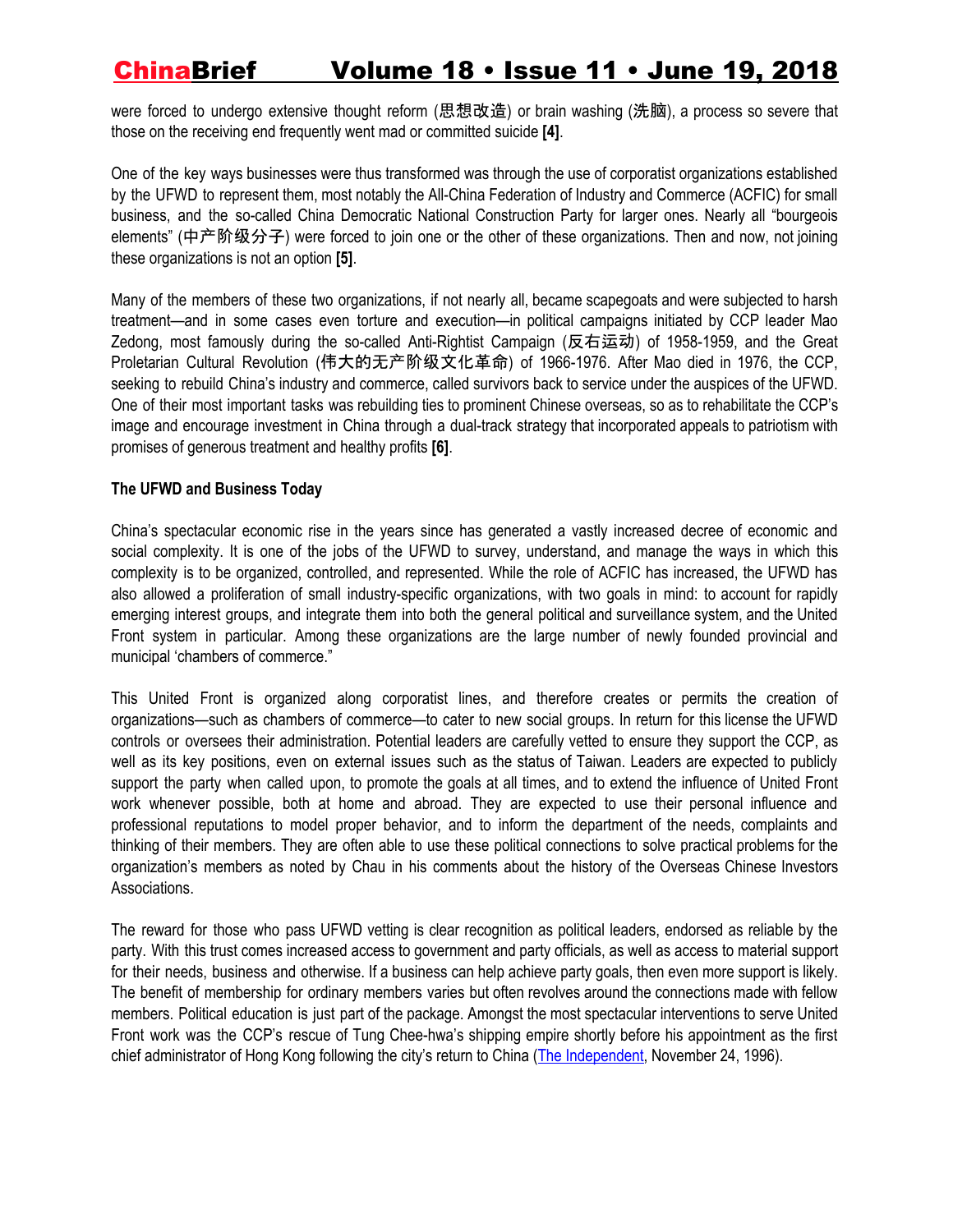### **Putting Up a Front**

Despite the above, foreigners doing business in China may never encounter the United Front aspects of Chinese businesses, because they might only ever deal with what they know of as chambers of commerce. In reality the chambers are other side of the industry association coin, part of a 'two nameplates – one office' policy: 'Industry Association' on one plate and 'Chamber of Commerce' on the other. Chambers of commerce provide a useful face for dealings with foreigners, while associations allow the UFWD to discretely manage more directly political aspects. Considering the recent fate of the State Administration of Religious Affairs—a government ministry that was absorbed wholesale into the UFWD—we might perhaps expect to see the same occur to the chambers of commerce (See [China](https://jamestown.org/program/the-rise-and-rise-of-the-united-front-work-department-under-xi/) Brief, April 24).

Given the UFWD's close oversight of all industry associations, their part in the wider United Front system including the CPPCCs, and the desirability of becoming a leader in one, it would be impossible for any successful Chinese business person not to know what they are or who they are dealing with. On the contrary, the more ambitious and influential one is, the more benefits to be gained and the more valuable one is to united front work. As for Mr. Chau and his association with the United Front, despite his denial of any involvement with the CCP, he appears to have received the ultimate reward: an invitation to Beijing in late November 2017 to meet Xi Jinping himself [\(Sydney](https://www.smh.com.au/world/chinese-president-xi-jinping-backs-controversial-australian-political-donor-chau-20171201-gzwvfy.html) [Morning](https://www.smh.com.au/world/chinese-president-xi-jinping-backs-controversial-australian-political-donor-chau-20171201-gzwvfy.html) Herald, December 1, 2017).

Gerry Groot is Senior Lecturer in Chinese Studies and Head of the Department of Asian Studies at the University of Adelaide, South Australia. He has written extensively on United Front work, soft power, and social change as it *relates to China and Asian influences on Western culture past and present.*

### **Notes**

[1] Simon Benson, "Chinese billionaire hits back at ASIO: I'm not a communist agent," *The Australian* June 27, 2017.

**[**2**]** For more information, see Gerry Groot, *China Yearbook 2017*, Ch.5 'Precarious Wealth' (ANU Press, Canberra 2018) p.163.

[https://www.thechinastory.org/yearbooks/yearbook-2017/chapter-5-precarious-wealth-the-search-for-status-and-secu](https://www.thechinastory.org/yearbooks/yearbook-2017/chapter-5-precarious-wealth-the-search-for-status-and-security/) [rity/](https://www.thechinastory.org/yearbooks/yearbook-2017/chapter-5-precarious-wealth-the-search-for-status-and-security/)

[3] For more information, see 'Provincial Overseas Chinese Investors Association Established: Zhou Zerong Takes Charge,' 省侨商会成立 周泽荣掌舵 [https://news.qq.com/a/20070721/001100.htm.](https://news.qq.com/a/20070721/001100.htm)

[4] See Gerry Groot, *Managing Transitions: The Chinese Communist Party, United Front Work, Corporatism and Hegemony* (Routledge, 2004) pp.76-84. (For more on the processes involved, see the work of Robert J. Lifton).

[5] Additional details can be found in "The UFD's "Two Nameplate" ACFIC/Chamber of Commerce Policy," Ibid. pp.206-211.

[6] For the most recent substantial work on united front work among overseas Chinese, see James To, *Qiaowu: Extra-Territorial Policies for the Overseas Chinese* (Brill, 2014).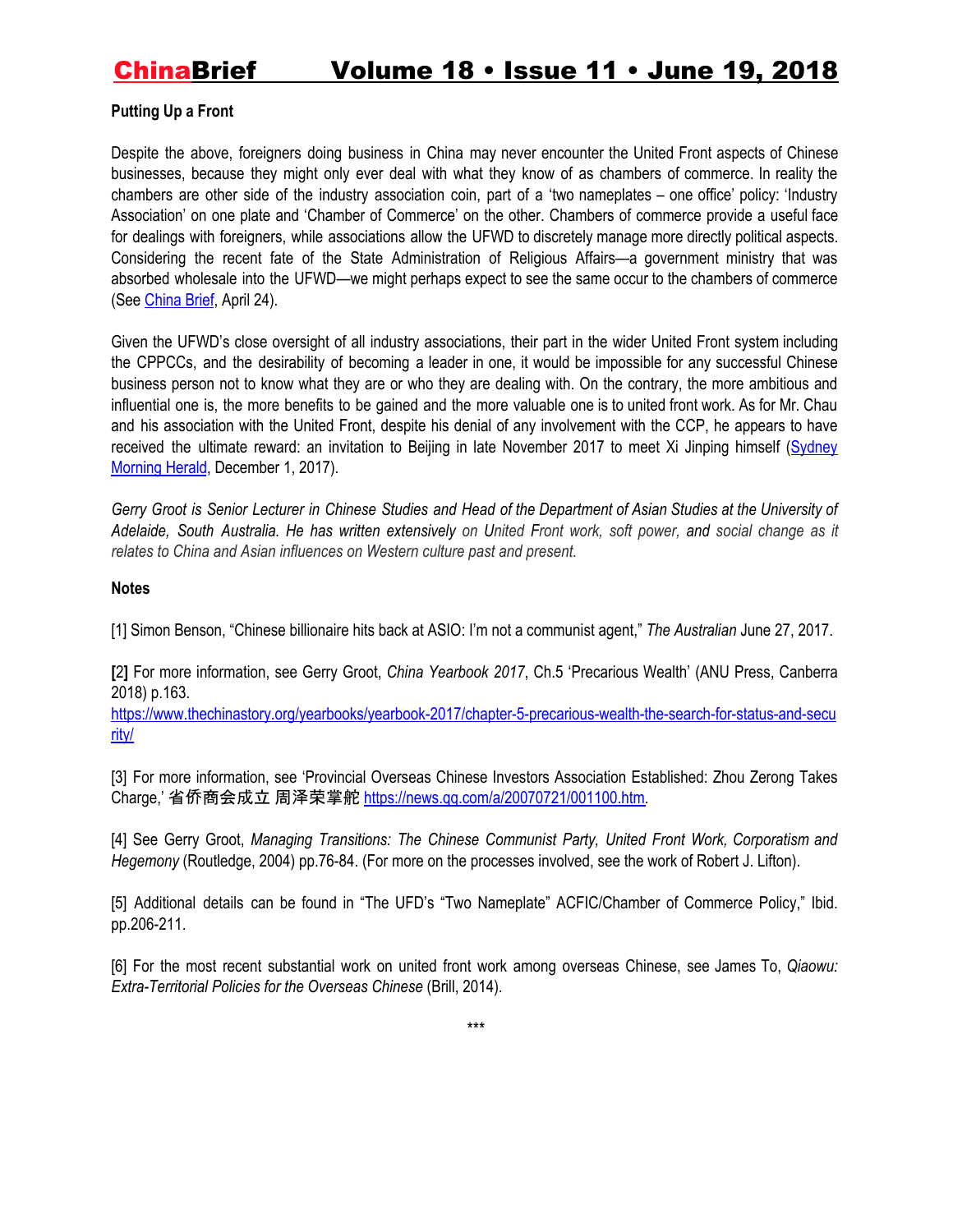## **The Lessons China Taught Itself: Why the Shanghai Cooperation Organization Matters** *By Abigail Grace*

China's changing political landscape and the recent accession of India to the Shanghai Cooperation Organization (SCO) marks the beginning of a new chapter for one of China's first self-founded multilateral groupings. First established in June 2001 by China, Kazakhstan, Kyrgyzstan, Russia, Tajikistan, and Uzbekistan, the Shanghai Cooperation Organization's initial activities were primarily focused on security, namely combatting the "three evils"-terrorism, separatism, and extremism (Shanghai Cooperation [Organization](http://chn.sectsco.org/load/43485/), June 15 2001). This vear's leader-level summit marks the first instance in which Indian Prime Minister Modi will join the grouping as a full member, introducing a democratic counterweight into an organization historically dominated by China, and to a lesser degree, Russia.

Despite this unique constellation of actors, Western onlookers have frequently discounted the relevance and importance of the Shanghai Cooperation Organization (Council on Foreign [Relations](https://www.cfr.org/backgrounder/shanghai-cooperation-organization), October 14 2015). Highlighting internal dissent between China and Russia, few tangible outcomes, and an under-emphasis on strengthening economic partnerships, critics of the organization paint the grouping as ineffectual. Largely absent from previous outcome-focused Western analyses is a close look at the lessons that China itself has learned on advancing its geostrategic interests through multilateral organizations.

A review of the Shanghai Cooperation Organization's activities reveals that China perceives the organization as a blank canvas to hone its own approaches to leading on the international stage. Chinese official newspapers and netizens have described the organization as a forum for China to explore and implement a new model of international relations. Moreover, official releases from the SCO itself acknowledge the need for the group to continue refining coordination and organization mechanisms, indicating that China's strategy for engaging the organization is evolving as the SCO's issue set expands in scope. Thus, the current value of the SCO is as a forum for China to define and articulate its interests, shape the focus of international institutions based on its own domestic priorities, lobby its neighbors to adopt its approach, and codify those views within an internationally legitimate multilateral process.

### **Creation of the Shanghai Cooperation Organization**

The Shanghai Cooperation Organization was preceded by the Shanghai Five, which was created in April 1996 by all SCO founding member states, excluding Uzbekistan. The Shanghai Five's initial mandate was limited in scope and focused on the demilitarization and clear delineation borders within the region ([Xinhua,](http://www.xinhuanet.com/world/2016-06/21/c_129079194.htm) June 21 2016). Thus, China's initial step into this multilateral grouping was driven by a strategic necessity stemming from the collapse of the Soviet Union and the need for clear territorial boundaries, rather than a broader plan to imbue Eurasia with multilateralism.

From its first days, the SCO positioned itself as an organization premised on learning from the past. At the SCO's founding ceremony CCP Chairman Jiang Zemin stated, "facing profound lessons…each country's people fervently hopes that humanity is able to take a step towards peace and development." [\(Chinese](http://www.fmprc.gov.cn/web/gjhdq_676201/gjhdqzz_681964/lhg_683094/zyjh_683104/t4637.shtml) Ministry of Foreign Affairs, June 22 2001). In its early stages, the SCO remained primarily focused on counterterrorism activities. The intense focus on this issue set was motivated by China's need to elicit cooperation from Central Asian states in its campaign to stem Uyghur separatism. Given the high population of Uyghur citizens in other SCO member states, garnering law enforcement cooperation from Central Asian countries (many of whom might have been sympathetic to the Uyghur's plight) was viewed as an important step in safeguarding China's domestic security by Chinese Communist Party (CCP) officials.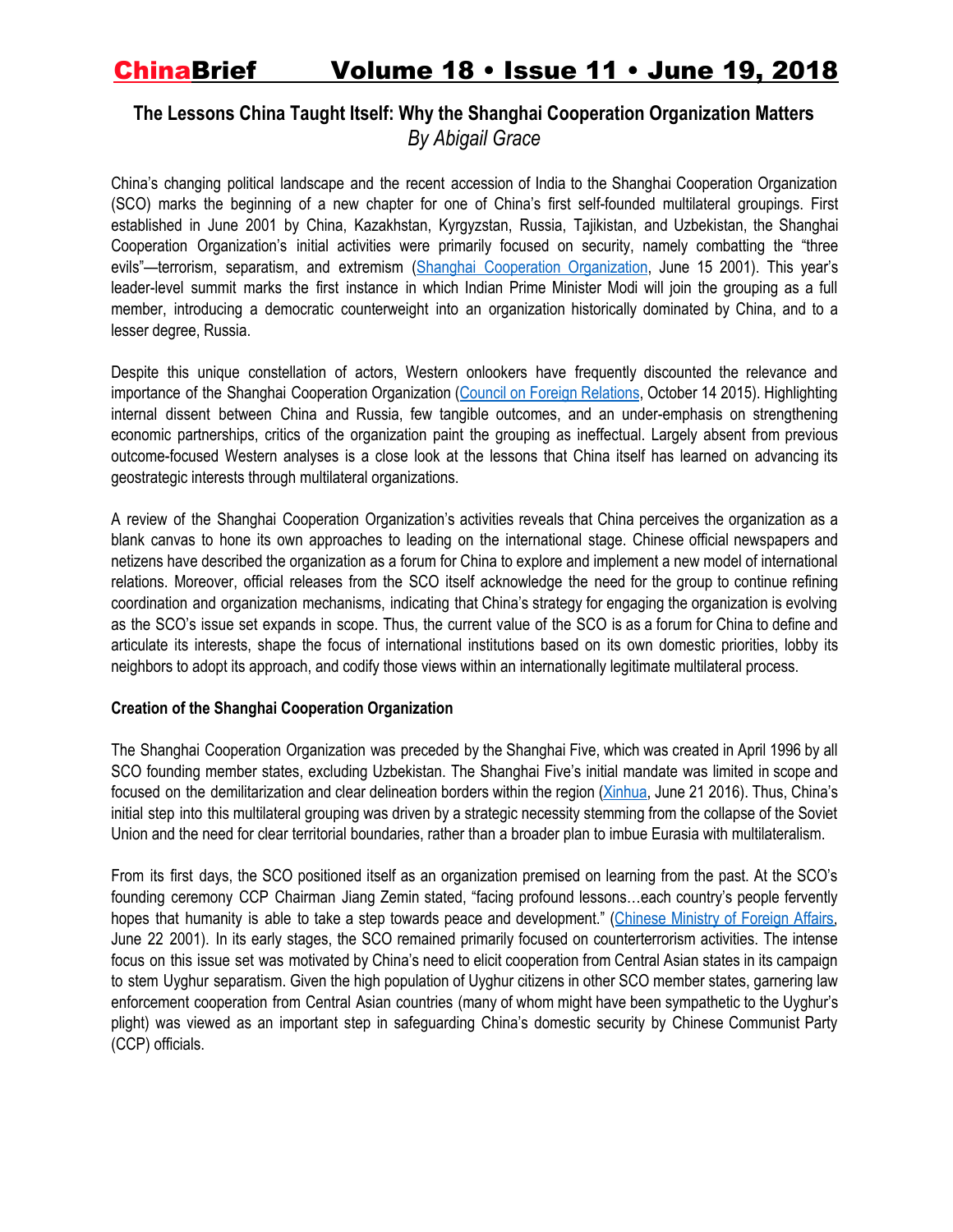### **Broadening the SCO's Aperture**

As time passed, and China's grip on the security situation in Xinjiang tightened, Chinese officials advocated the expansion of the SCO's mandate. In 2004, official SCO documents began to increasingly emphasize the "further development and deepening of the SCO cooperation on trade, economic, investment" (Shanghai [Cooperation](http://chn.sectsco.org/load/44410/) [Organization](http://chn.sectsco.org/load/44410/), September 23 2004). These preliminary discussions served as a precursor to China's Belt and Road Initiative. By 2006, the SCO was highlighting the role of information and communications technology (ICT) in its forward planning documents, and openly acknowledging that ICT could cause "serious damage to the security…and non-interference in the internal affairs of sovereign states" (Shanghai Cooperation [Organization](http://chn.sectsco.org/load/44887/), June 15, 2006). Despite the gradual broadening of the SCO's activities, at its core, the organization remained a regionally-focused grouping, which it acknowledged itself in its Fifth Anniversary Declaration (Shanghai Cooperation [Organization,](http://chn.sectsco.org/load/44930/) June 15 2006).

Many external observers have describe the global financial crisis of 2008 as a turning point for China's view of its place in the world. The SCO reflected this shift, as it began to broaden what had been a narrow regional agenda. That year, the organization issued formal guidance on how external states could accede as dialogue partners, acknowledged the importance of the SCO's work to develop an international legal framework for ICT standards, and promoted deepening relations between the SCO and other multilateral institutions, such as the United Nations (UN) and Association of Southeast Asian Nations (ASEAN) (Shanghai Cooperation [Organization,](http://chn.sectsco.org/load/45582/) August 28 2008). The SCO's work on ICT is particularly noteworthy, as it both presaged and proceeded in concert with an evolution of Chinese rhetoric on ICT standards into a robust defense of "cyber sovereignty." The complementary nature of China's work in the SCO with its work in other multinational fora is underscored by its repeated efforts to use the United Nations as a means to legitimize and extend China's illiberal ICT governance norms across new domains [\(China](https://jamestown.org/program/cyber-sovereignty-and-the-prcs-vision-for-global-internet-governance/) Brief, June 5).

Despite this expanded vision for the organization's work, few concrete developments and new economic instruments emerged from China's increased efforts [\(Russia](http://eng.globalaffairs.ru/number/n_9132) in Global Affairs, August 8 2007). Onlookers attributed this to Russia's distaste with former Soviet republics moving closer into China's economic orbit [\(Carnegie](https://carnegie.ru/commentary/71350) Moscow Center, June 23 2017). Increasingly, China's own goals for deepening financial ties with Central Asia came into conflict with Russia's security-centric priorities for the organization.

#### **China's Changing Perception of its Role in the World**

As China's perception of its own role in the world evolved, its expectations for regional engagement shifted as well. The Chinese Communist Party's 18<sup>th</sup> Party Congress marked the beginning of Secretary General Xi Jinping's tenure and a sharp shift in how China perceived itself within the existing international order. As Xi has centralized power and his policy priorities have become paramount within the CCP, China's foreign policy objectives have changed accordingly. Chief among Xi's initiatives is to "unremittingly strive" for the "great rejuvenation of the Chinese nation" by 2049, the centennial of the founding of the People's Republic of China [\(Xinhua](http://www.xinhuanet.com/politics/19cpcnc/2017-10/27/c_1121867529.htm) News, October 18 2017). The practical implications of Xi's pledge to achieve this "great rejuvenation" (伟大的复兴) are not straightforward, but it may be most appropriate to envision it as an effort for China to return to what it views as its rightful role as a leader within the region.

The foreign policy implications of the great rejuvenation are evident in China's expanding economic engagement with countries on its periphery. China initially attempted to achieve these enhanced ties through the auspices of the SCO (The [Diplomat,](https://thediplomat.com/2013/12/chinas-sco-challenges/) December 5 2013). Despite that process's lack of tangible outcomes, with the introduction of the Belt and Road Initiative, China was able to build on the framework of bilateral engagement with individual SCO member states to shape the group's receptiveness towards Chinese investment. In September 2013, Chinese President Xi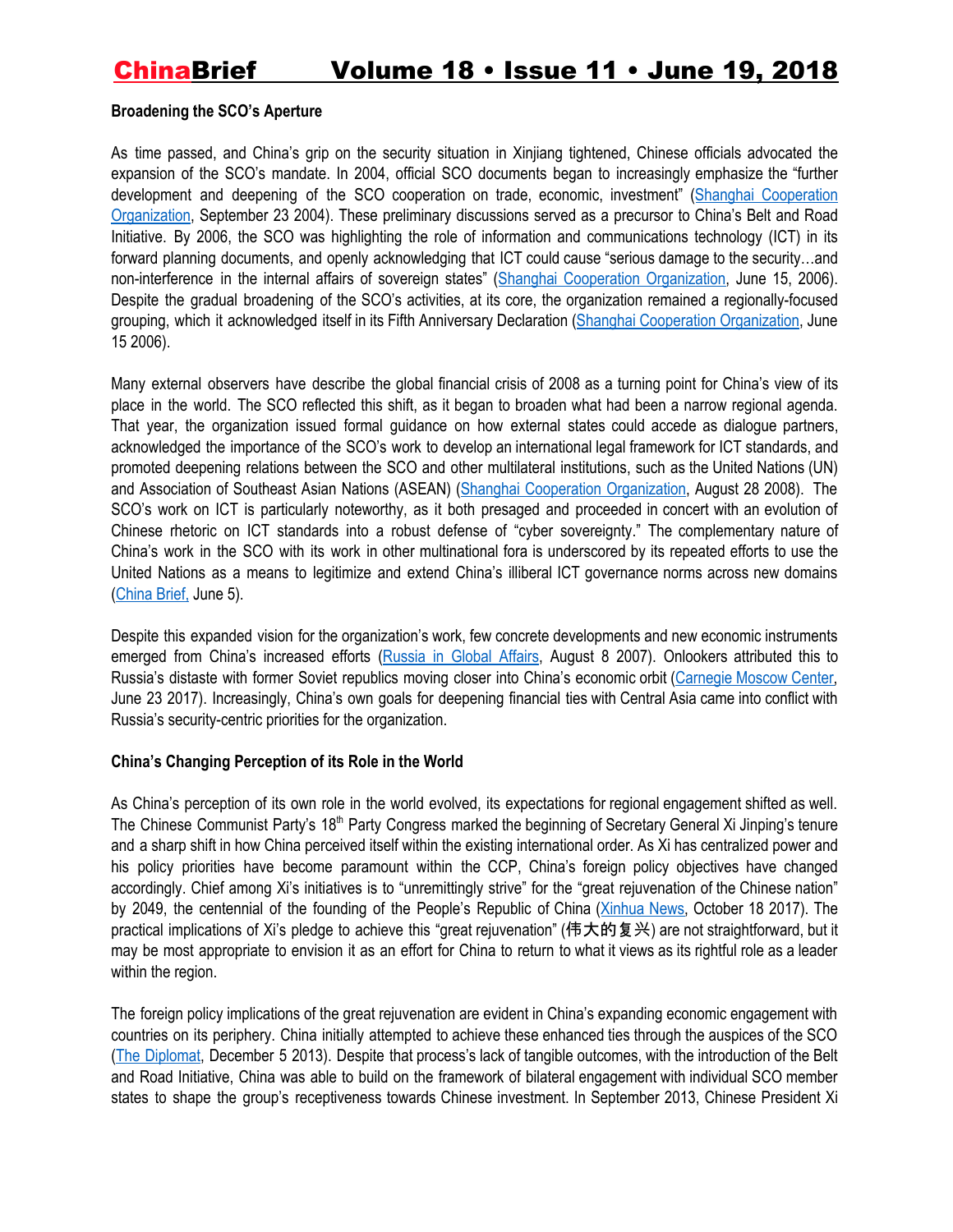Jinping delivered a landmark speech announcing the initiative at Kazakhstan's Nazarbayev University. Focusing heavily on the historic links between imperial China's dependence on the Silk Road and modern China's need to expand regional economic cooperation, President Xi delineated China's past and future engagement with Central Asian states.

As China has realized success with the Belt and Road Initiative (BRI) in its bilateral dealings with SCO member states, China's Foreign Ministry is increasingly linking BRI to the upcoming work of the SCO itself. Indeed, a key deliverable for the 2018 SCO Summit was the "strengthening of ties" between the SCO countries and the Belt and Road Initiative, which, "have been closely related…from the very beginning" ([Xinhua](http://www.xinhuanet.com/english/2018-06/09/c_137241789.htm) News, June 9 2018).

#### **India's Accession**

Although China has succeeded in gaining Russian support for the Belt and Road Initiative over the past five years, India's accession to the Shanghai Cooperation Organization introduces another actor, one that is keen to check China's ambitions for regional hegemony. At the 2018 meeting of the Shanghai Cooperation Organization's Foreign Ministers, India refused to endorse the Belt and Road Initiative, highlighting a fissure between the members (Shanghai Cooperation [Organization](http://eng.sectsco.org/news/20180424/413326.html), April 24 2018). Despite this public split, both China and India have used the 2018 SCO Qingdao Summit to highlight regional cooperation rather than competition ([Narendra](https://twitter.com/narendramodi/status/1005418416231059458) Modi, June 9 2018).

Although India's inclusion will undoubtedly limit China's free reign to use the SCO as a forum to garner legitimacy for its more controversial political positions, broadening the SCO's aperture could position the organization as a more credible voice in the international community. However, on controversial issues such as ICT standards, India could constraint the SCO's ability to forcefully advocate for Beijing and Moscow's preferred positions at the United Nations. In contrast to the SCO's 2017 Astana Declaration, the 2018 Qingdao Declaration notably declined to endorse the SCO's 2015 ICT standards submission to the United Nations (Shanghai Cooperation [Organization](http://chn.sectsco.org/load/290014/), June 9 2017; Shanghai Cooperation [Organization](http://eng.sectsco.org/load/443667/), June 10 2018).

### **China's Role as a Leader of Multilateral Institutions**

Altogether, the 2018 Qingdao Declaration totals two thousand more words than the SCO's 2017 Astana Declaration and includes references to issues as diverse as infectious diseases, e-trade, Afghanistan's peace process, the Syrian Civil War, international trade barriers, peace on the Korean Peninsula, disarmament and nonproliferation, state sovereignty, counterterrorism, drug-trafficking, anti-corruption efforts, and a host of other topics ([Shanghai](http://eng.sectsco.org/load/443667/) Cooperation [Organization](http://eng.sectsco.org/load/443667/), June 10 2018).

That China's Foreign Ministry was able to lead multilateral negotiations on such an array of issues demonstrates their bureaucrats' attention to detail, diplomatic deftness, and desire to influence policy outcomes on a broad range of matters, many of which may not produce tangible impacts for years to come. By building multilateral support for emerging issue sets that remain underdiscussed within developing countries, China is benefitting from a "first mover" approach to international relations, where it is able to set the parameters and define success on matters that will be of critical importance to future generations.

As China's own domestic priorities, clout within the international community, and approach to engagement with pre-existing international organizations shifted, its approach to the SCO evolved as well. The case study of the SCO's engagement with China's Belt and Road Initiative demonstrates that, when stymied multilaterally, China will use bilateral mechanisms to generate support for its own priorities. Furthermore, although the expansion of the issues included in SCO communiques demonstrates diplomatic agility on the part of China's Foreign Ministry, if the organization focuses efforts too broadly, then it runs the risk of losing its ability to prioritize high-impact issues.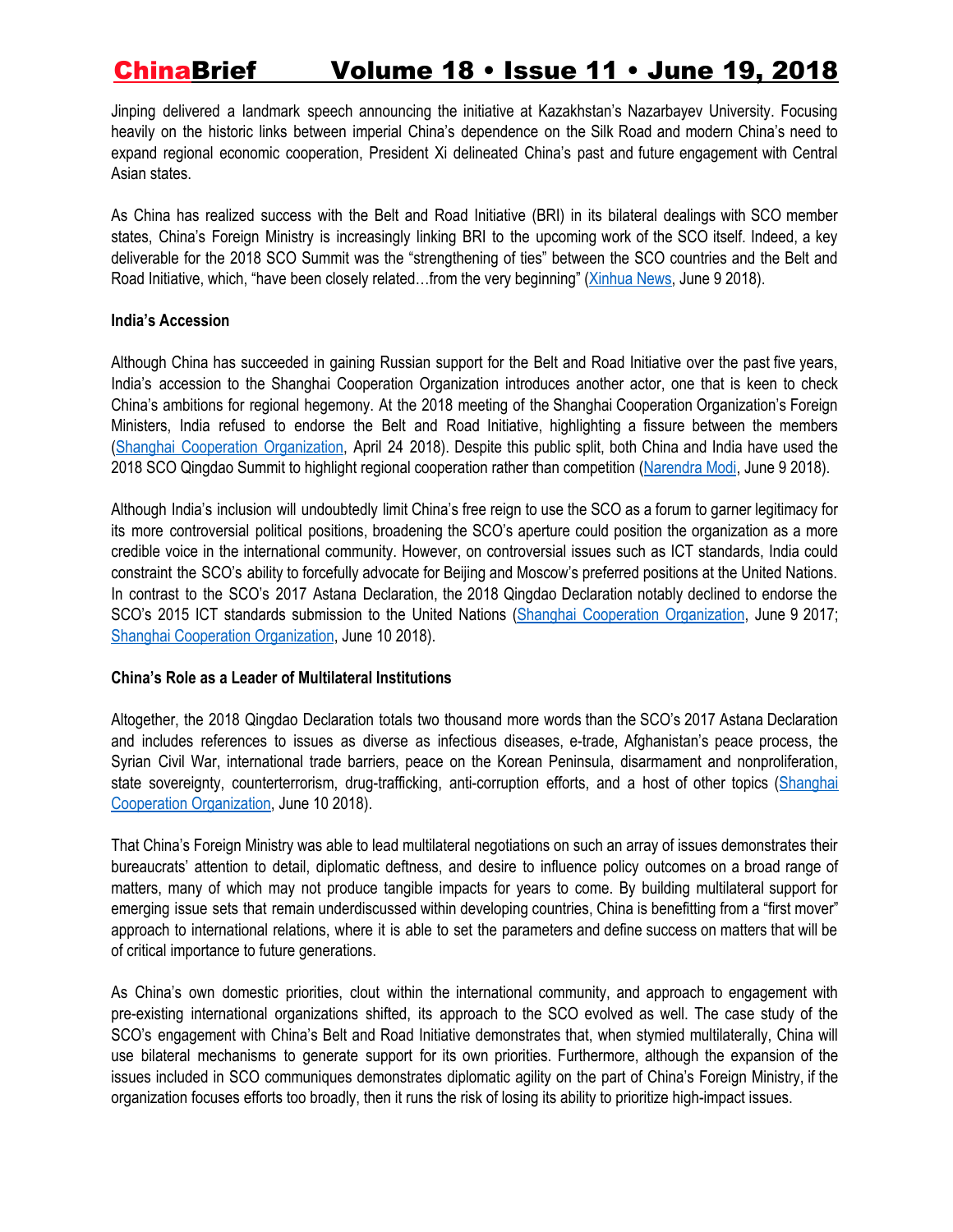In the years to come, it remains to be seen if China itself will adhere to the Shanghai Cooperation Organization's pledge to advance this "new type of international relations" defined by equality among all states and domestic political non-interference, or if China's own "great rejuvenation" will impinge upon those in its periphery. What is certain is that China's engagement in the Shanghai Cooperation Organization has taught Beijing valuable lessons on how to form, shape, and engage "new models" of international organizations.

Abigail C. Grace is a Research Associate with the Asia-Pacific Security Program at the Center for a New American *Security. She recently served as a Special Assistant on staff at the National Security Council.*

### **Notes**

[1] For examples of such discourse, see [People's](http://paper.people.com.cn/rmrbhwb/html/2015-07/11/content_1586050.htm) Daily, July 10 2015; China's [Communist](http://cpc.people.com.cn/n1/2016/0616/c64094-28448627.html) Party News, June 16 2016; and *Baidu [Zhidao](https://zhidao.baidu.com/question/744146497948475372.html)*, December 18 2013.

*\*\*\**

## **Next Steps in the Merger of the Eurasian Economic Union and the Belt and Road Initiative** *By Greg Shtraks*

On June 9th, 2018 the Shanghai Cooperation Organization (SCO) held its annual summit at the Chinese seaside city of Qingdao. The past three summits have been preoccupied with the impending membership of India and Pakistan, but now that the two are full members, the focus has shifted. Both pre- and post-summit statements suggest that one of the highlights of the conference was the unveiling of concrete steps towards the merger of the Eurasian Economic Union (EAEU) and the Belt and Road Initiative (BRI). The initial merger of the two organizations was announced in May of 2015, just four months after the EAEU's launch, but there has thus far been little visible progress of integration. Still, over the last three years the EAEU and BRI have gradually evolved and the announcement of actual projects can be seen as a victory for both China and Russia.

### **The Eurasian Economic Onion: Many Layers, Few Nutrients**

The EAEU was ostensibly created as a Eurasian alternative to the European Union, with the goal of building a common market without internal barriers. Despite its name, the EAEU was envisioned by Moscow as a geopolitical rather than an economic animal. It was to be akin to a new Commonwealth of Independent States (CIS), but with real, functioning institutions whose main organ, the Eurasian Economic Commission (EEC), would be headquartered in Moscow, while a new Court of the EAEU would be based in Minsk, and a financial regulator would make a home in Almaty [\(cer.eu,](http://www.cer.eu/sites/default/files/pb_eurasian_IB_16.3.17_0.pdf) March 16 2017).

Although these grandiose dreams have not been realized, the EAEU does have a well-structured institutional organization, which is perhaps the greatest advantage it has to offer the BRI in any potential merger. The EAEU's most important decisions are made by the Supreme Eurasian Economic Council, which is composed of the heads of member states, while a secondary level, consisting of prime ministers, roughly corresponds to EU's Council of Ministers. Most of the day-to-day bureaucratic work is conducted by the EEC (Russian [Analytical](http://www.laender-analysen.de/russland/rad/pdf/Russian_Analytical_Digest_183.pdf) Digest, May 3, 2016). These bodies could potentially streamline policies and facilitate the construction of the infrastructure envisioned by the BRI. They can also enact and enforce the various legal arrangements that may be agreed to as part of an EAEU-BRI merger.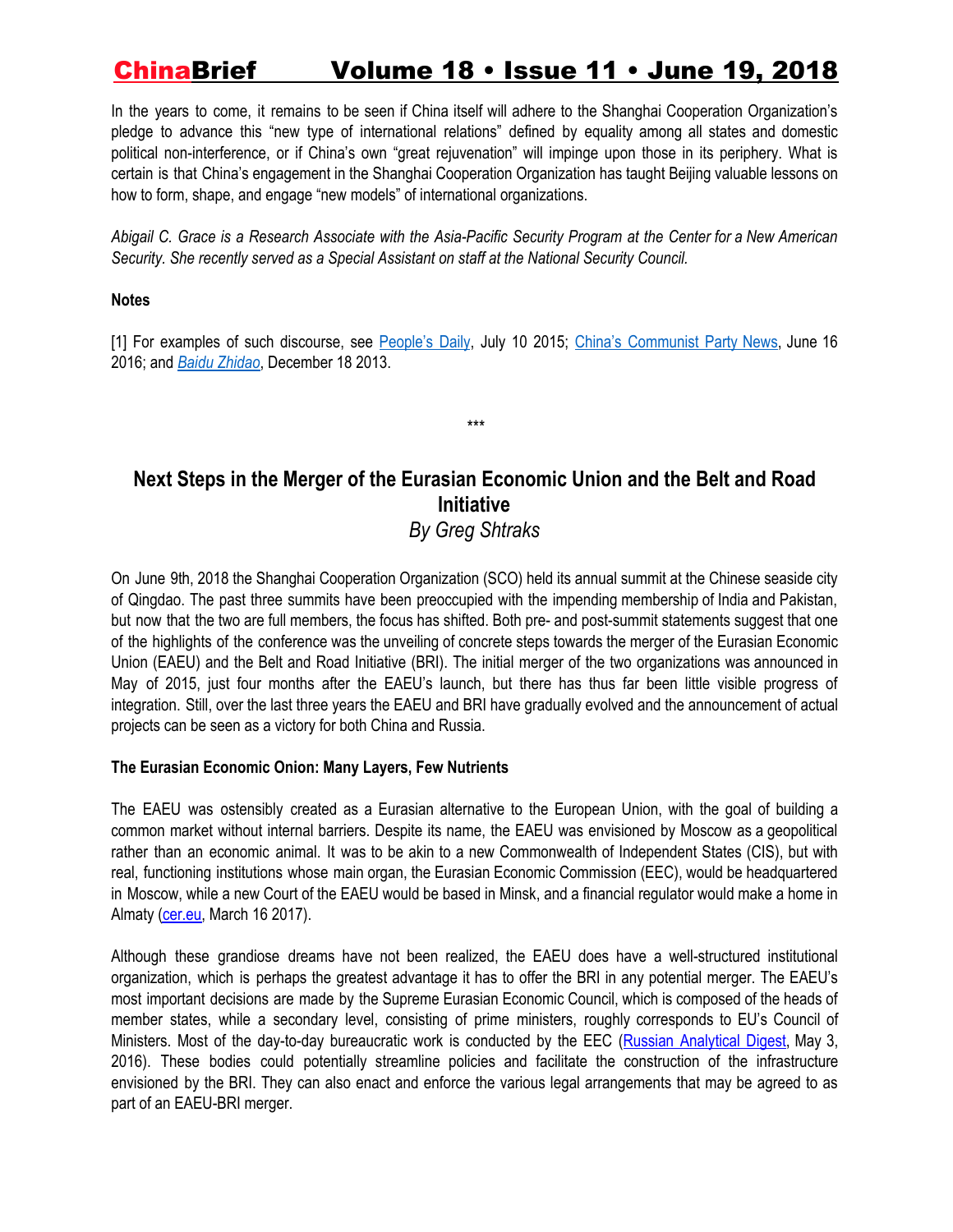Despite Russia's ideological and geopolitical aspirations, in practice the EAEU has remained a purely economic institution. The organization has functioned primarily as a limited customs union, whose most successful element has been the improvement of cross-border commercial transit (New [Eastern](http://neweasterneurope.eu/2018/01/09/8767/) Europe, January 9). The EAEU has also raised external tariffs on imports from non-EAEU countries and thus made products from within the EAEU more competitive. In addition, the EAEU has eased conditions for laborers from Kazakhstan and Kyrgyzstan who are working in Russia by eliminating burdens, including mandatory language tests, and payment for a monthly work permit (these hurdles remain for workers from non-EAEU countries). This matters especially for Kyrgyzstan, which derives 25.7 percent of its GDP from labor remittances ([crisisgroup.org](https://www.crisisgroup.org/europe-central-asia/central-asia/245-central-asias-silk-road-rivalries), July 27).

The EAEU has also served as a useful platform for the creation of Free Trade Agreements (FTAs) with foreign countries. Thus far, Vietnam, Moldova, Uzbekistan and, most recently, Iran have signed FTAs with the EAEU. It is likely that the "agreement on trade and economic cooperation" with China, announced in May and elaborated upon at the Qingdao summit, will be based on the same premises as these previous agreements.

These notable successes notwithstanding, the EAEU faces many problems. First and foremost among these is that the Union was born just as Russia's economy began to crumble under the weight of low energy prices, international sanctions, and Moscow's subsequently imposed counter-sanctions. Russia's economy accounts for 84 percent of EAEU GDP; its stagnation has sapped the union's forward momentum, as Russia's trade with EAEU partners fell by 15 billion US dollars year-on-year in 2015, and declined further in 2016 before rebounding slightly in 2017 [\(Chatham](https://www.chathamhouse.org/publication/eurasian-economic-union-deals-rules-and-exercise-power) [house](https://www.chathamhouse.org/publication/eurasian-economic-union-deals-rules-and-exercise-power), May 2 2017). The collapse of the Ruble only worsened the problem, cheapening Russian goods and hurting other countries' competitiveness vis-a-vis Russia. Secondly, little headway has been made in creating a common market for oil, gas, and electricity, all of which are supposedly among the union's main goals. Third, non-tariff barriers remain a huge problem in many sectors ([cer.eu,](http://www.cer.eu/sites/default/files/pb_eurasian_IB_16.3.17_0.pdf) March 16 2017). Although efforts have been made to liberalize the services market in areas such as construction, engineering, agriculture, retail, and wholesale trade, the opening has been slow and only partial.

The EAEU remains popular among the elite of all five member countries and, according to polls, retains public support. Its existence is secure for the short and medium term, but its influence will largely depend on how closely it is integrated with the BRI. The EAEU, as a relatively new creation, lacks the deep set norms that define older institutions. This immaturity could work in its favor, however, as it could mature alongside the BRI, as the two mechanisms develop jointly without infringing on each other's core interests.

#### **The Nebulous One Belt, One Road Initiative**

Contrary to its name, the Xi administration's flagship foreign policy initiative actually includes six different "economic corridors": four for the Silk Road Economic Belt and two for the Maritime Silk Road [\(ndu.edu](http://inss.ndu.edu/Portals/68/Documents/stratperspective/china/ChinaPerspectives-12.pdf), October 4). Integration with the EAEU focuses on three: the New Eurasian land bridge connecting China with Europe via Kazakhstan, the China-Central Asia-West Africa Economic Corridor, and the China-Mongolia-Russia economic corridor ([National](https://www.amazon.com/Eurasian-Political-Strategic-Implications-Initiative/dp/1939131502) Bureau of Asian [Research,](https://www.amazon.com/Eurasian-Political-Strategic-Implications-Initiative/dp/1939131502) July 15).

Unlike the EAEU, which was clearly modeled on the European Union, BRI has no real precedent. Some commentators have compared it to the Marshall Plan, although the proposed financial scope of the BRI is actually far larger. For example, the National Silk Road Fund (with a \$40 billion endowment) is directly responsible for financing BRI projects, although its only large investment to date was its purchase of an equity stake in a Russian liquefied natural gas project on the Yamal Peninsula [\(Xinhua](http://www.xinhuanet.com/english/2017-11/01/c_136720000.htm), November 1). The BRICS Bank is headquartered in Shanghai and has \$70 billion at its disposal. Most important is the Asia Infrastructure Investment Bank (AIIB), with \$100 billion in capital **[1]**. These three nascent financial institutions were all created within the last five years and have yet to truly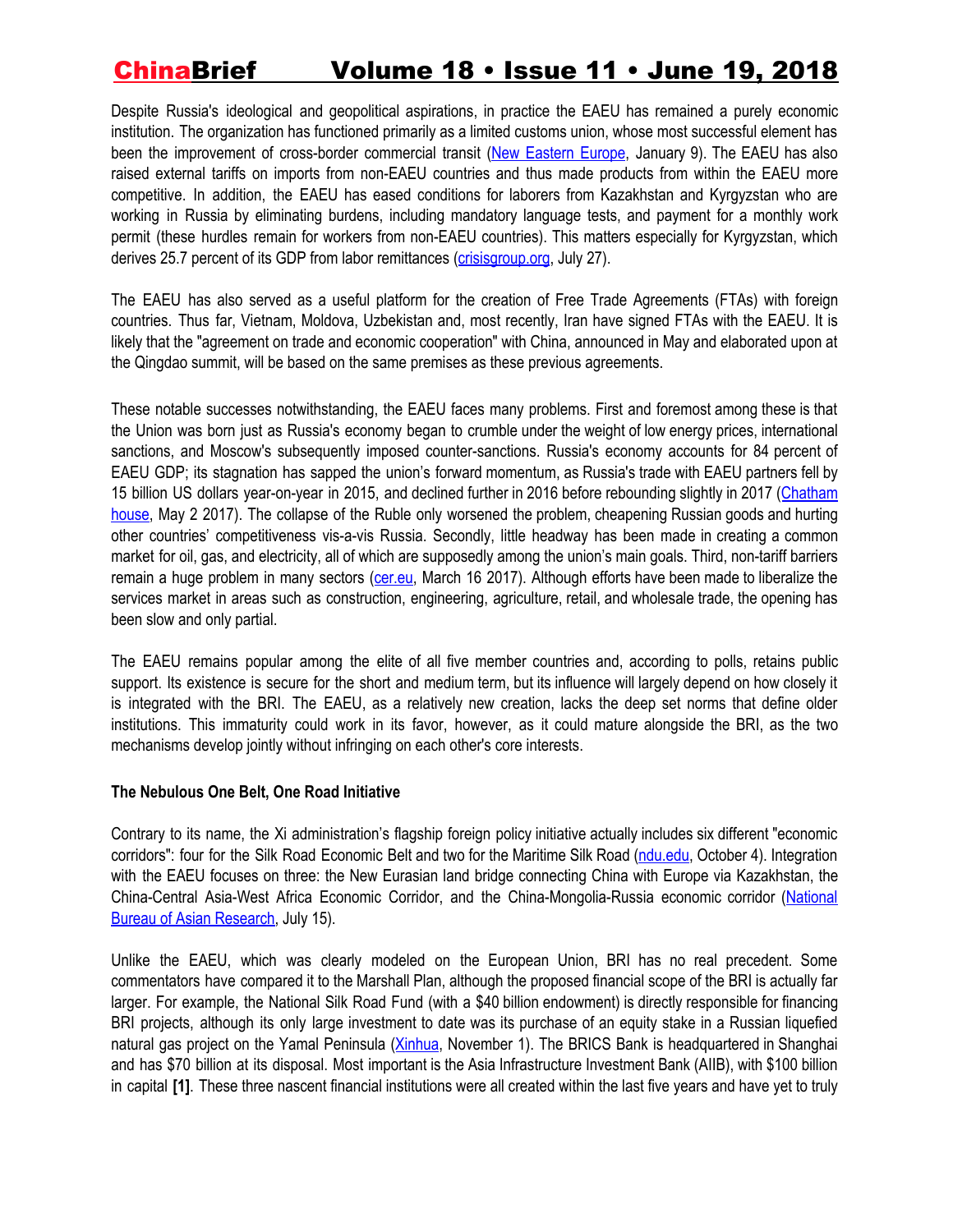flex their muscle. But their potential is substantial, despite the fact that, five years into its existence, the BRI remains somewhat nebulous from a bureaucratic implementation standpoint.

### **"Trade and Economic Cooperation": The Meaning of Agreement**

Immediately following the May 2015 signing of the Joint Statement on Cooperation on the Construction of Joint EAEU and the Silk Road projects, a Sino-Russian joint working group met in Beijing to define key issues for EAEU-BRI cooperation. They concluded that the key areas would be: major infrastructure projects, the creation of a system for the protection of mutual investments, and the creation of mechanisms for the resolution of investment disputes [\(iorj.hse.ru](https://iorj.hse.ru/data/2016/12/08/1111884690/I.%20Makarov,%20A.%20Sokolova.pdf), December 8, 2016). The notion of an "agreement on trade and economic cooperation", as opposed to a more conventional free trade agreement, was first proposed in September 2016 at a meeting of experts organized by the Eurasian Economic Commission ([journals.aau.dk](https://journals.aau.dk/index.php/jcir/article/view/1917), June 29).

The idea found traction, and in May 2018 the two sides signed a Sino-EAEU agreement that is expected to take effect at the beginning of 2019. In an interview with Xinhua, Tigran Sargsyan, the chairman of the board to the Eurasian Economic Commission, said that the treaty "creates a serious legal framework for the interaction of businesses and makes the environment in which they will operate predictable. The proper alignment of transport infrastructure and logistics holds serious potential, and 40 specific projects in the sectors of rail transport, road transport, and other types of infrastructure are currently under discussion" [\(Xinhua,](http://www.xinhuanet.com/english/2018-06/05/c_137230012.html) June 5).

It is likely that among the 40 projects that Sargsyan mentions are the Moscow-Kazan high speed railroad and the Western Europe-Western China expressway that would connect Lianyungang with St. Petersburg. Additionally, there are several hydropower projects in the Russian Far East that will be financed by Chinese investment ([Central](http://library.fes.de/pdf-files/bueros/kasachstan/13620.pdf) Asia Institute for [Strategic](http://library.fes.de/pdf-files/bueros/kasachstan/13620.pdf) Studies, July 15). The list also likely includes the agreement between the Russia Direct Investment Fund and the China Development Bank to create a new \$10 billion cooperation fund for cross border projects, as well as the \$850 million loan that the China Development Bank gave to the Russian VEB bank for the construction of an innovation fund [\(Gazetta.ru](https://www.gazeta.ru/politics/2018/05/29_a_11774683.shtml?updated), May 29). It would not be surprising, however, if the majority of these projects were in Kazakhstan rather than in Russia, as Astana has worked hard to incorporate its "Nurly Zhul" infrastructure initiative with BRI. On the other hand, there has been a noticeable rise of anti-Chinese sentiments in Kazakhstan that may preclude some of these projects from reaching fruition ([Eurasia](https://jamestown.org/program/astana-grapples-growing-sinophobic-sentiment-kazakhstan/) Daily Monitor, January 8). It also remains unclear what the "legal framework" that Sargsyan alluded to actually entails, although the Valdai Discussion Club, a Russian think tank that has published papers on Russia's Asia policy, has suggested it could encompass sectoral and customs cooperation, sanitary measures, technical barriers, intellectual property protection, and greater transparency in trade remedy actions (Valdai [Discussion](http://valdaiclub.com/a/reports/toward-the-great-ocean-5-from-the-turn-to-the-east/) Club, September 8).

### **Conclusion**

It is possible that Vladimir Putin's vision of a greater Eurasia may have grown to include a free trade zone that extends from the borders of Poland to the Yellow Sea. This notion of a "greater Eurasia" has cropped up throughout the writings of Russian policy experts, such as Sergei Karaganov and Dmitryi Efremenko, and is seen by many as a paradigm for Russia's geopolitical strategy in the second decade of the 21<sup>st</sup> century (**Russia [International](http://russiancouncil.ru/en/analytics-and-comments/analytics/greater-eurasia-perceptions-from-russia-the-european-union-and-china/) Affairs** [Council,](http://russiancouncil.ru/en/analytics-and-comments/analytics/greater-eurasia-perceptions-from-russia-the-european-union-and-china/) September 1).

The concept seeks to encompass a number of different trends that have defined Russian diplomacy over the last several years, namely, the "turn to the east", the establishment of the Eurasian Economic Union, and the attempt to reinvigorate the Russian Far East. Interestingly, many Russian experts are looking to the SCO as the negotiating